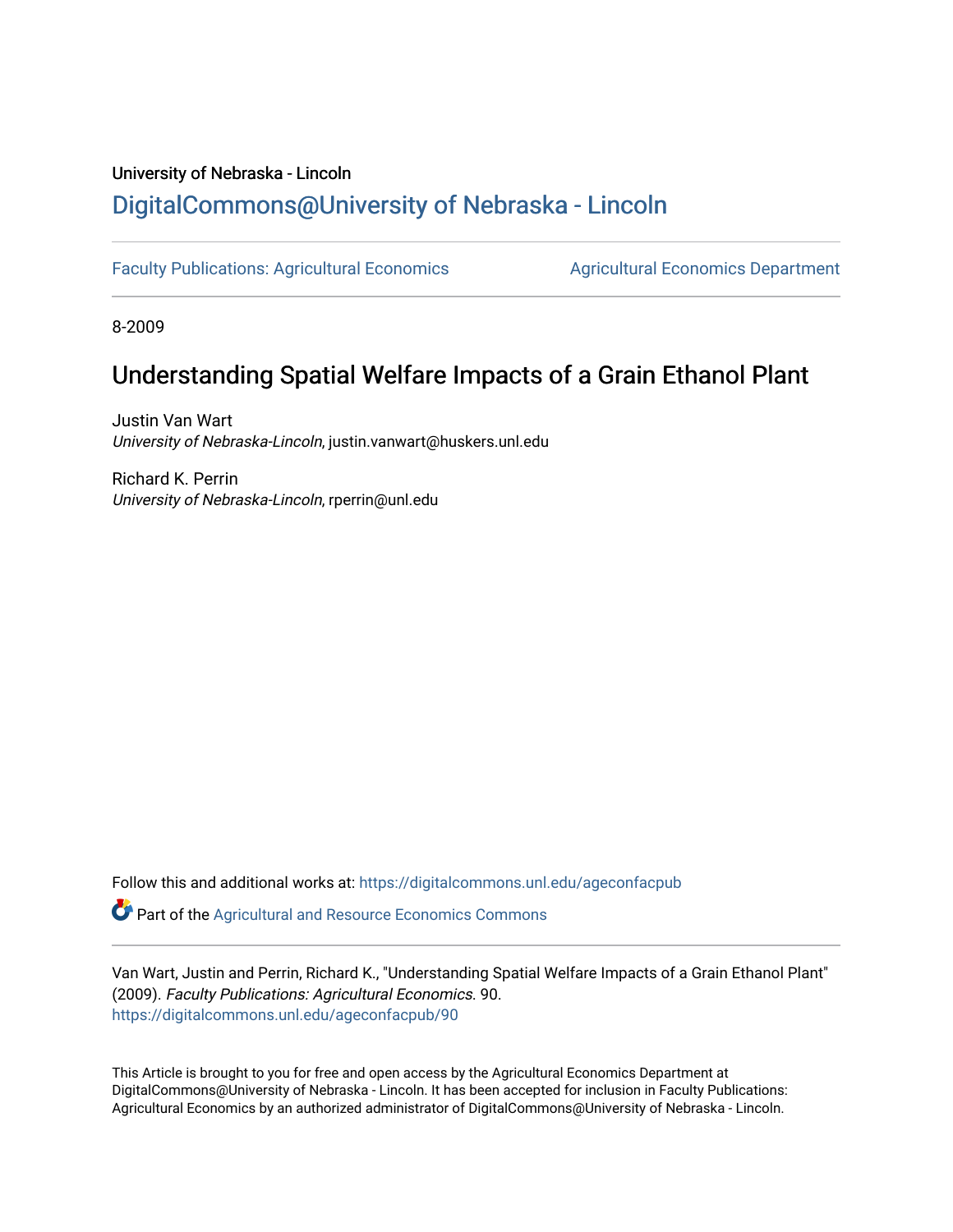## **Understanding Spatial Welfare Impacts of a Grain Ethanol Plant**

## **Justin Van Wart<sup>1</sup> and Richard K. Perrin<sup>2</sup> University of Nebraska**

<sup>1</sup>Dept. of Agronomy and Horticulture, University of Nebraska-Lincoln, Lincoln, NE 68583 Justin.vanwart@huskers.unl.edu

<sup>2</sup>Department of Agricultural Economics, University of Nebraska-Lincoln, Lincoln, NE 68583 Rkperrin1@unl.edu

*Contributed Paper prepared for presentation at the International Association of Agricultural Economists Conference, Beijing, China, August 16-22, 2009*

*Copyright 2009 by Justin Van Wart and Richard K. Perrin. All rights reserved. Readers may make verbatim copies of this document for non-commercial purposes by any means, provided that this copyright notice appears on all such copies.*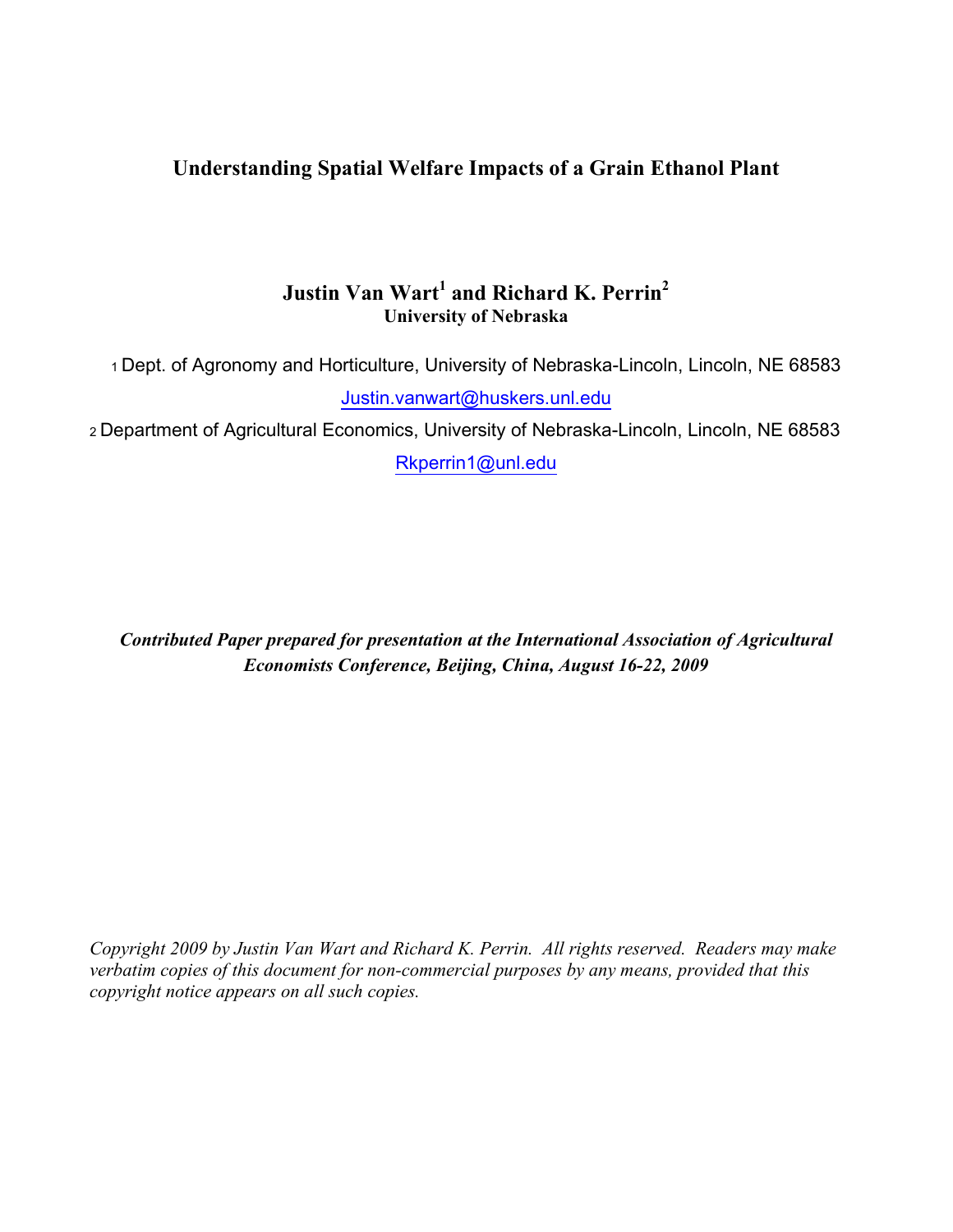This study inquires into the spatial welfare impacts of a grain ethanol plant established in an area with a beef feeding industry. Beef feeders, corn farmers, and the ethanol plant interact with each other simultaneously in a dynamic market situation. To date, there are no studies which simultaneously analyze the welfare impacts of an ethanol enterprise on the three major players affected by the existence of a plant. In this market situation, some interesting phenomena have been noted which raise some intriguing questions. Why do plants sell ethanol byproduct feed at prices below corn price, even though studies show the byproduct to be a more valuable feed? Why does a plant, which could ship a non-perishable all over the world, choose instead to produce a perishable product? The answers to these questions are affected by the density of corn production, the density of beef production and the size of an ethanol plant in an area. This paper will shed some light on how these and other factors influence welfare and answers the questions posed above.

The answers to these questions are important to the agents affected, but empirical evidence is not available on a sufficiently fine spatial grid to address them. Therefore the approach of this study is to construct a spatial equilibrium model to examine conditions that determine the distribution of welfare benefits from the existence of a plant. The model is driven by the plant's choice of prices for corn and byproduct so as to minimize net feedstock cost for the plant's capacity. These prices, and the welfare impacts on corn producers, feedlots and the plant itself, will depend upon transportation costs, the density of corn and beef production and the size of the plant.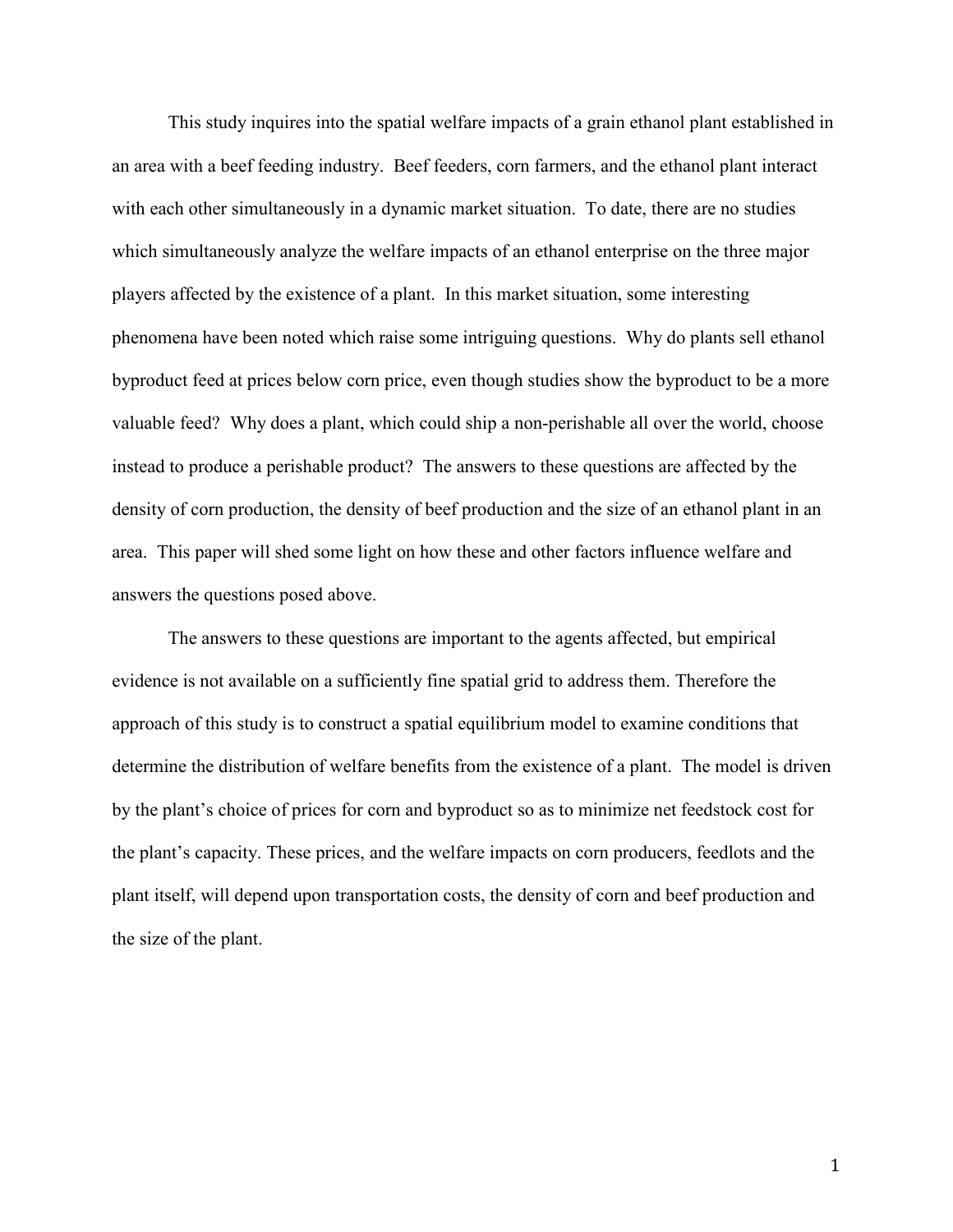#### **Related Literature**

Careful mathematical modeling of spatial equilibrium prices dates back at least to the famous 1929 article by Hotelling. Models developed since then can be characterized as being continuous or discrete in nature. Continuous spatial analyses typically assume continuous, uniform space and use generalized market functions with the intent of inferring general spatial relationships using economic theory. Some modern proponents of this approach include Greenhut and Ohta (1975) and Beckman (1985). Its founders include Hotelling (1929), Laoucsh (1954) and Von Thünen (Hall 1966). Discrete models are more empirically oriented, usually employing mathematical programming to identify and characterize equilibrium or optimum outcomes, using real world data at discrete points. This approach has been extensively exploited by Takayama and Judge (1971). The primary intent of this approach is often to provide numeric answers to specific questions, situations or for certain industries.

Some researchers have blended the continuous and discreet approaches. Mwanaumo, Masters and Preckel (1997) analyzed Zambia's maize markets in response to trade liberalization. Using a Takayama and Judge programming framework but assuming uniform, continuous space they used general pre-reform data to analyze equilibrium changes, with both market-to-market and farm-to-market transportation costs. They were preceded by Gersovitz (1989) who, using linear programming, also integrated over continuous space using a constant-elasticity function to examine the spatial effects of policy interventions. These researchers consider interactions between single prices and products. In our case of ethanol plants, prices of two related goods are involved, and in this case, aggregation using linear transportation costs is intractable. Hence, we develop a continuous model to approximate spatial effects of an ethanol plant.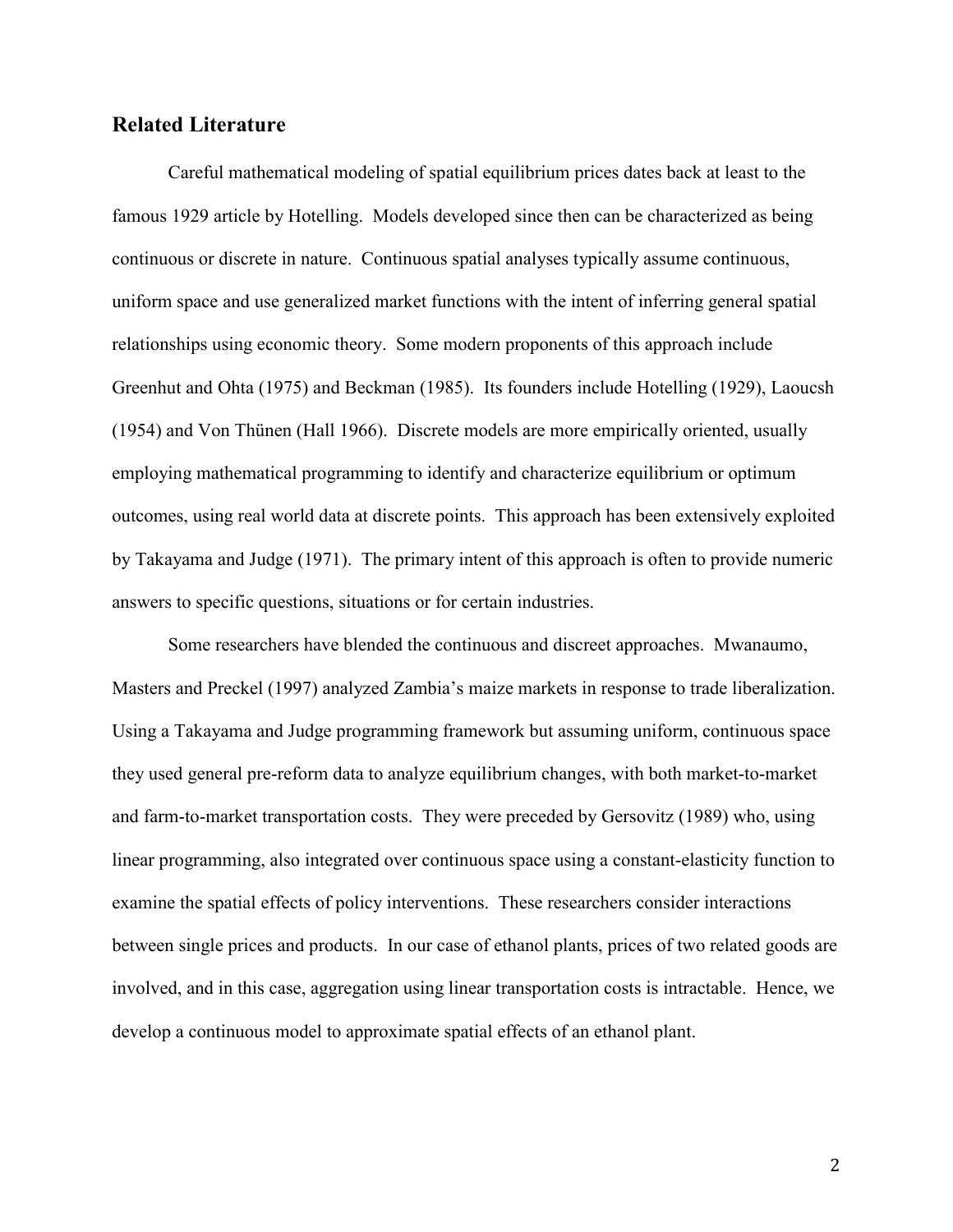#### **The Spatial Equilibrium Model**

Our spatial equilibrium model chooses prices for corn and byproduct so as to minimize the net feedstock cost to run the plant at capacity. The explicit constrained minimization problem is expressed later in equation (1), after we derive equations describing various components of the constraints. In this model, the ethanol plant is located on a plane on which corn and beef is produced at fixed densities uniformly over the plane. The plant offers a price premium for corn sufficient to attract enough corn (by offsetting transportation costs) to run at full capacity. A comparable amount of wet byproduct (WDGS-wet distillers' grains with solubles) is produced and priced at the plant so that all of it is sold to feedlots.

Following the Takayama-Judge models of spatial monopoly (Takayama and Judge 1971, 208) and multi-product equilibrium (Takayama and Judge 1971, 235), the economic spatial analysis here is a programming model in which the ethanol plant chooses FOB prices for corn and byproduct to minimize its net cost of feedstock, *i.e.* the amount paid for corn minus the amount received for byproduct. The model differs from the Takayama-Judge monopolistic model in that the objective function is cost, rather than profit, and it differs from their multiproduct models in that we consider the demand for two substitutable inputs (corn and wet byproduct). Unlike Takayama and Judge (more discrete) spatial models, the model assumes constant, uniform distributions of corn producers and byproduct consumers who interact with each other and/or the ethanol plant.

Demand for the plant's WDGS is determined from the number of animals being fattened in the area, and the optimal combination of corn and WDGS per pound of beef produced. Cattle feeders choose the minimum-cost ration using a unit isoquant that we estimate as a part of this study, based on the prices they face at their particular distance from the plant. Corn production

3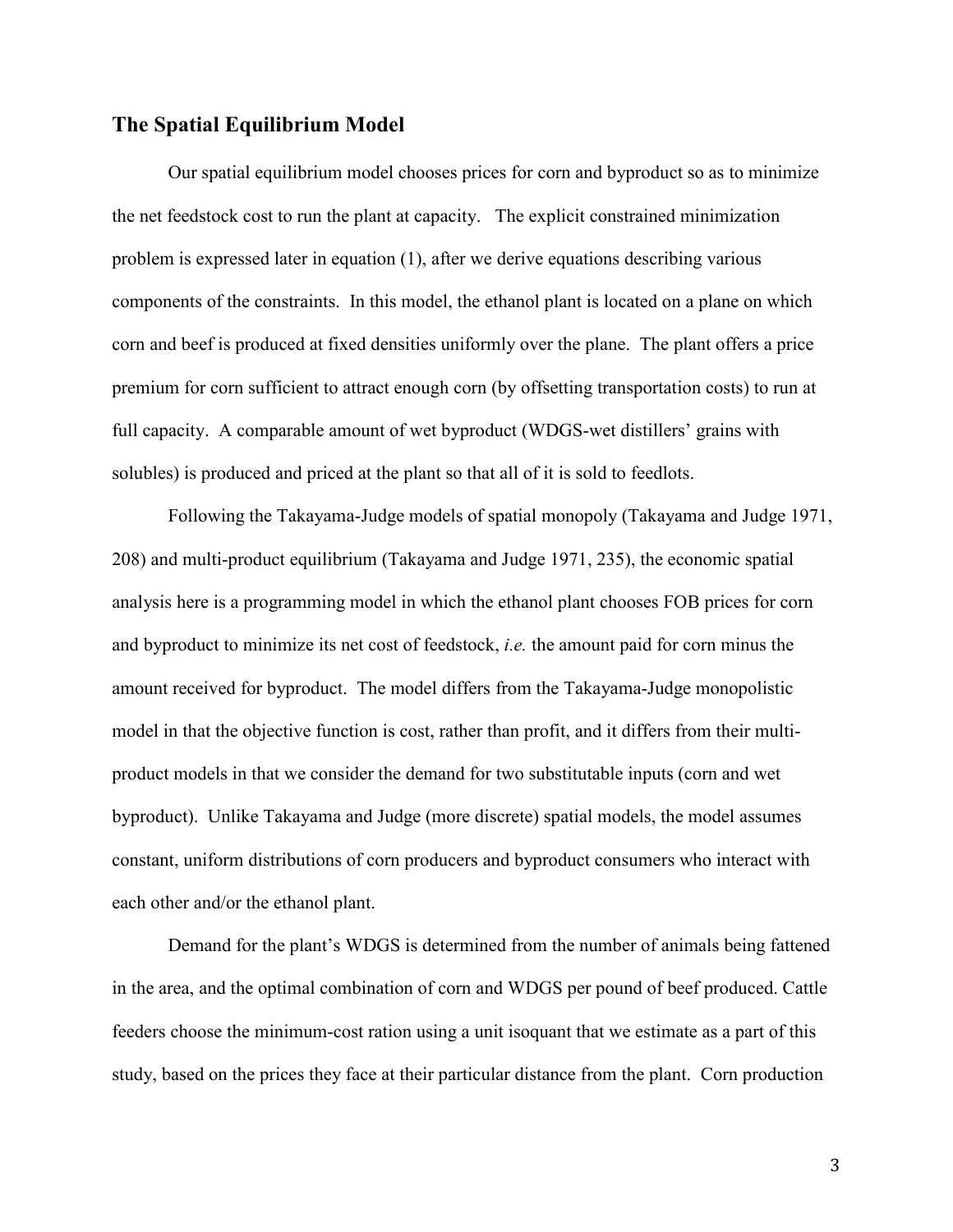in the area is thus divided between the ethanol plant and the feedlots, depending on both the price of corn and the price of byproduct set at the plant.

The objective function of the ethanol plant is:

$$
\min C = P_c * U - P_b * V
$$
  
(1) *subj. to :*  

$$
U = Q_{cs} - Q_{cd}
$$
  

$$
V = Q_{bd}
$$

*where:*

- *C* Ethanol plant net feedstock costs (\$/year)
- *Pc* CIF price of corn at plant (\$/ton of DM)
- $P_b$  FOB price of byproduct at plant (\$/ton of DM)
- *U* Quantity of corn required by plant for full capacity (DM tons/yr)
- *V* Quantity of byproducts produced by plant at full capacity (DM tons/yr)
- $Q_{cs}$  Quantity of corn supplied (DM tons/yr)
- $Q_{cd}$  Quantity of corn demanded by beef producers (DM tons/yr)
- $Q_{bd}$  Quantity byproduct demanded by beef producers (DM tons/yr)

#### *Transportation costs*

 To derive total quantities supplied and demanded, transportation costs must be taken into account. The price faced by a corn producer located *r* miles from the plant is:

(2) 
$$
P_{cr}(P_c, r) = P_c - T_c r
$$
,

but for tractability in computations, we approximate this transportation cost with an exponential expression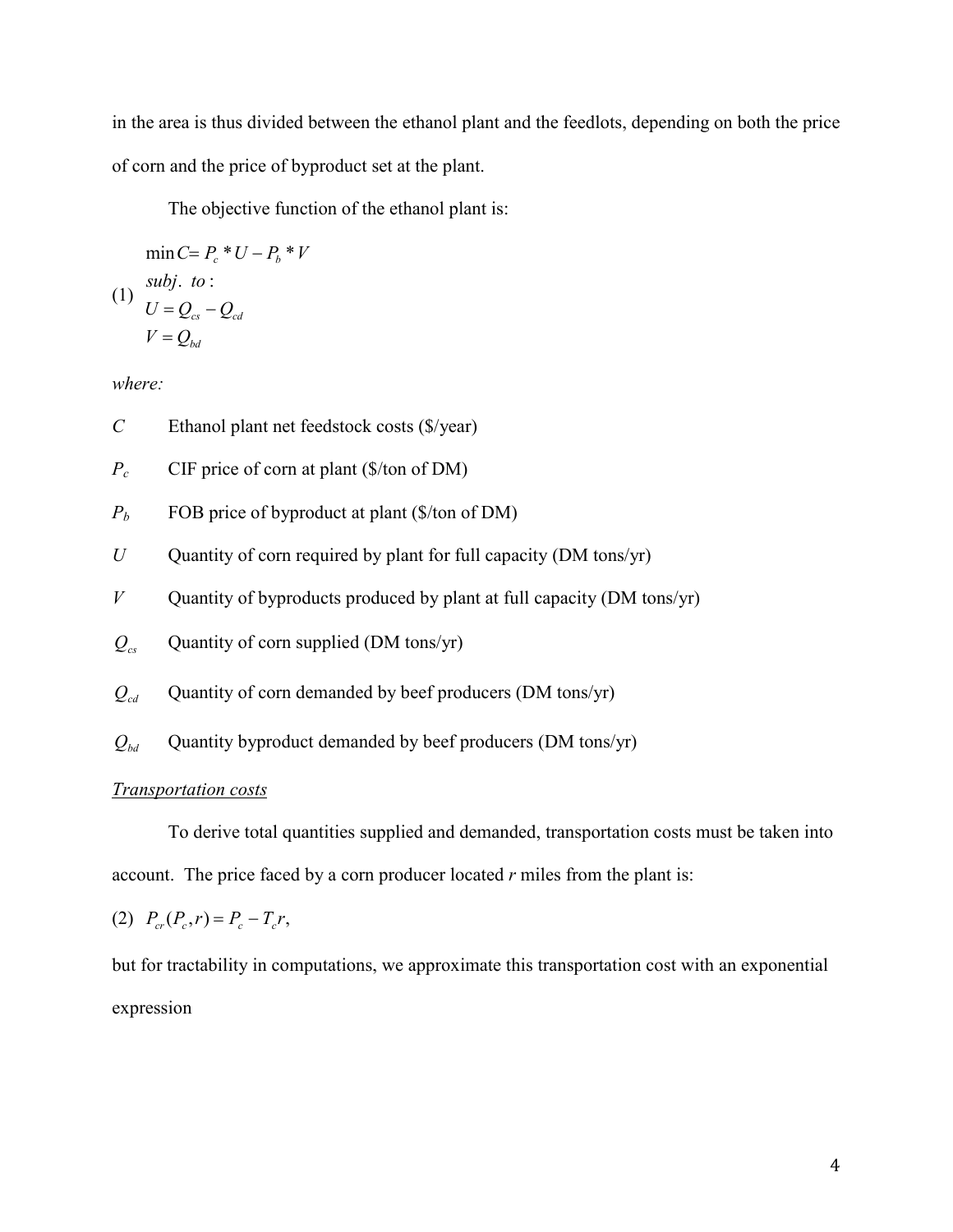$$
P_{cr}(P_c, T_c, r) \cong P_c \exp(rt_c),
$$

 (3) *where*

$$
t_c = \left[\sum_{r=1}^{50} (1/r) \ln(1 - \frac{T_c}{P_c}r)\right] / 50,
$$

that is,  $t_c$  is the average transportation rate, over  $r=1$  to 50, of the values of  $t_c$  that set  $\exp(rt_c)=[1-\frac{1}{2}]$  $(T_c/P_c)r$ ]. The delivered price of wet byproducts increases with distance from the ethanol plant, and is approximated similarly as

$$
P_{br}(P_b, T_b, r) \cong P_b \exp(rt_b),
$$

(4) *where*

$$
t_b = \left[\sum_{r=1}^{50} (1/r) \ln(1 + \frac{I_b}{P_b}r)\right] / 50.
$$

 $\mathbf{r}$ 

 Baseline values of transportation costs are based on \$3/loaded mile for a 25-ton load, yielding T<sub>c</sub>=\$0.14/ton DM/loaded mile or t<sub>c</sub>=\$0.00112, and T<sub>b</sub>=\$0.34/ton DM/loaded mile or t<sub>b</sub>= \$0.00291.

#### *Quantities of corn and byproduct demanded per pound of beef produced*

Corn and byproduct quantities demanded per pound of beef produced can be determined from a beef unit isoquant. This isoquant is based on production relationships published by the UNL Department of Animal Science (Buckner et al, 2007). We used those relationships to generate combinations of corn and WDGS needed to produce one pound of beef in the feedlot. We then estimated the following isoquant from those data (VanWart, p 75):

(5)  $q_b = 6.859 - 1.593q_c + 0.083(q_c)^2$ ,

where  $q_b$  and  $q_c$  are dryweight pounds of byproduct and corn, respectively, per pound of beef produced. The least-cost ration, at distance *r* from the plant, is found by minimizing cost per pound of beef, and can be expressed as:

(6) 
$$
q_c(P_c, P_b, r) = 9.56 - 6.00(P_{cr} / P_{br}),
$$
 and  
\n $q_b(P_c, P_b, r) = -0.76 + 3.00(P_{cr} / P_{br})^2.$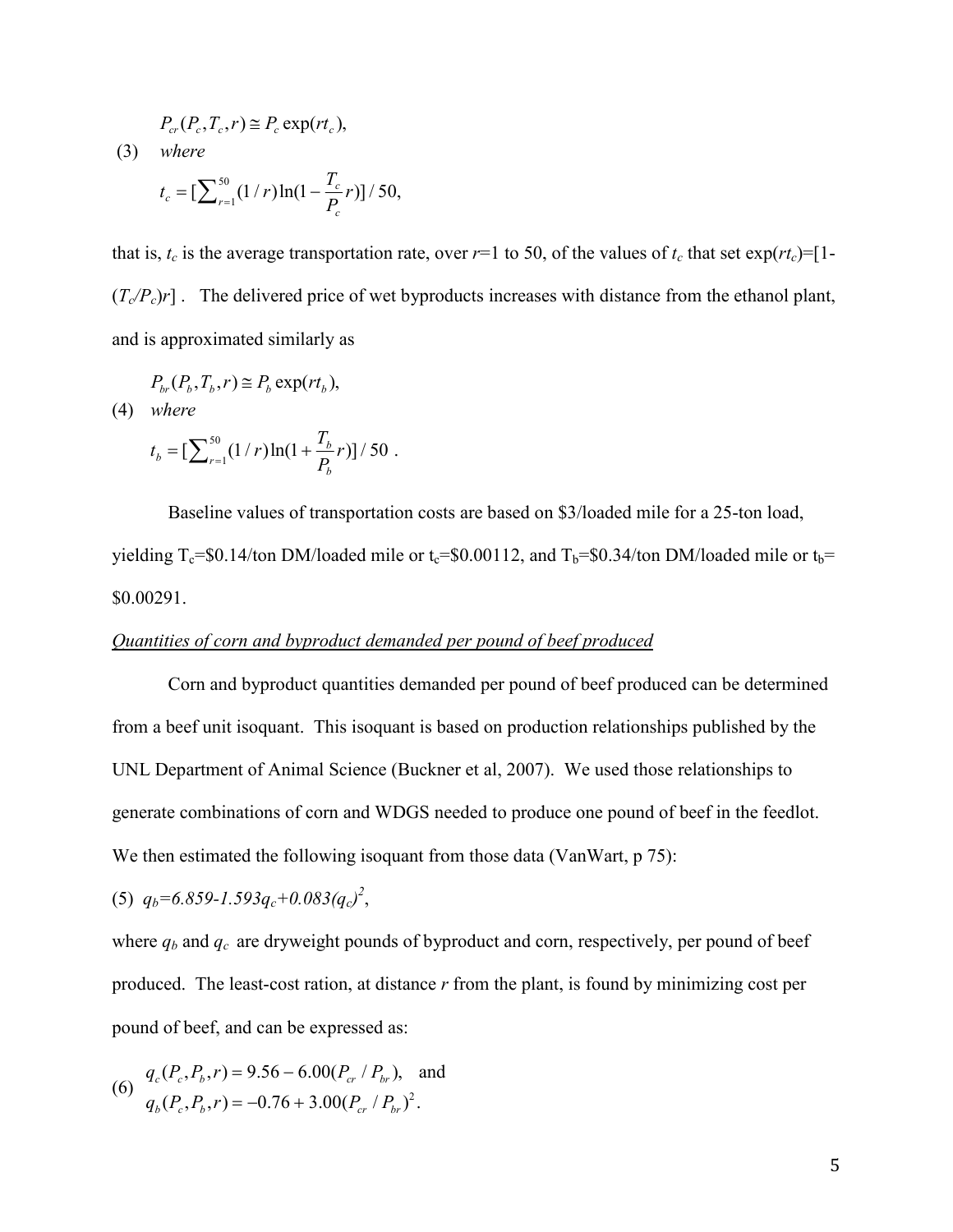Total quantities of corn and byproduct demanded by beef producers can now be calculated as quantity demanded per pound of beef produced, times beef density *Z*, across the area out to the trading borders for corn  $(R_c)$  and byproduct  $(R_b)$ , or

(7) 
$$
Q_{bd} = 2\pi Z \int_0^{R_b} r q_b(P_c, P_b, r) dr,
$$

$$
Q_{cd} = 2\pi Z \int_0^{R_c} r q_c(P_c, P_b, r) dr.
$$

#### *Quantity of corn supplied and the corn trade radius*

 For this analysis, we assume that at every point on the plane corn production occurs at the density of *qcs* tons per square mile, and that corn producers may sell their grain for an outside price of  $P_c^o$ . Corn producers at distance *r* from the plant will ship corn to the plant if plant price minus transportation  $(P_{cr})$  is at least equal to  $P_c^o$ . The radius out to the border at which this occurs,  $R_c$ , can be determined by solving equation (3) for  $r$ , which yields:

(8) 
$$
R_c(P_c^0, P_c, t_c) = \frac{1}{t_c} \ln\left(\frac{P_c^0}{P_c}\right)
$$

Total corn supplied to the plant and to feedlots within the corn border is the production density times the area within the corn supply market border, or:

$$
(9) \ \ Q_{cs}(q_{cs},t_c,P_c^o,P_c) = q_{cs}\pi R_c^2 = q_{cs}\pi \left[\frac{1}{t_c}\ln\left(\frac{P_c^o}{P_c}\right)\right]^2
$$

By choosing the corn price  $P_c$ , the plant will change the corn supply market border,  $R_c$ , and thus change the amount of corn attracted to the plant.

#### *Quantity of byproduct demanded and the byproduct trade radius*

There exists a comparable radius, given particular price ratios, where 0 byproducts are demanded. From equation (6), demand for byproducts equals zero when the price ratio is .503,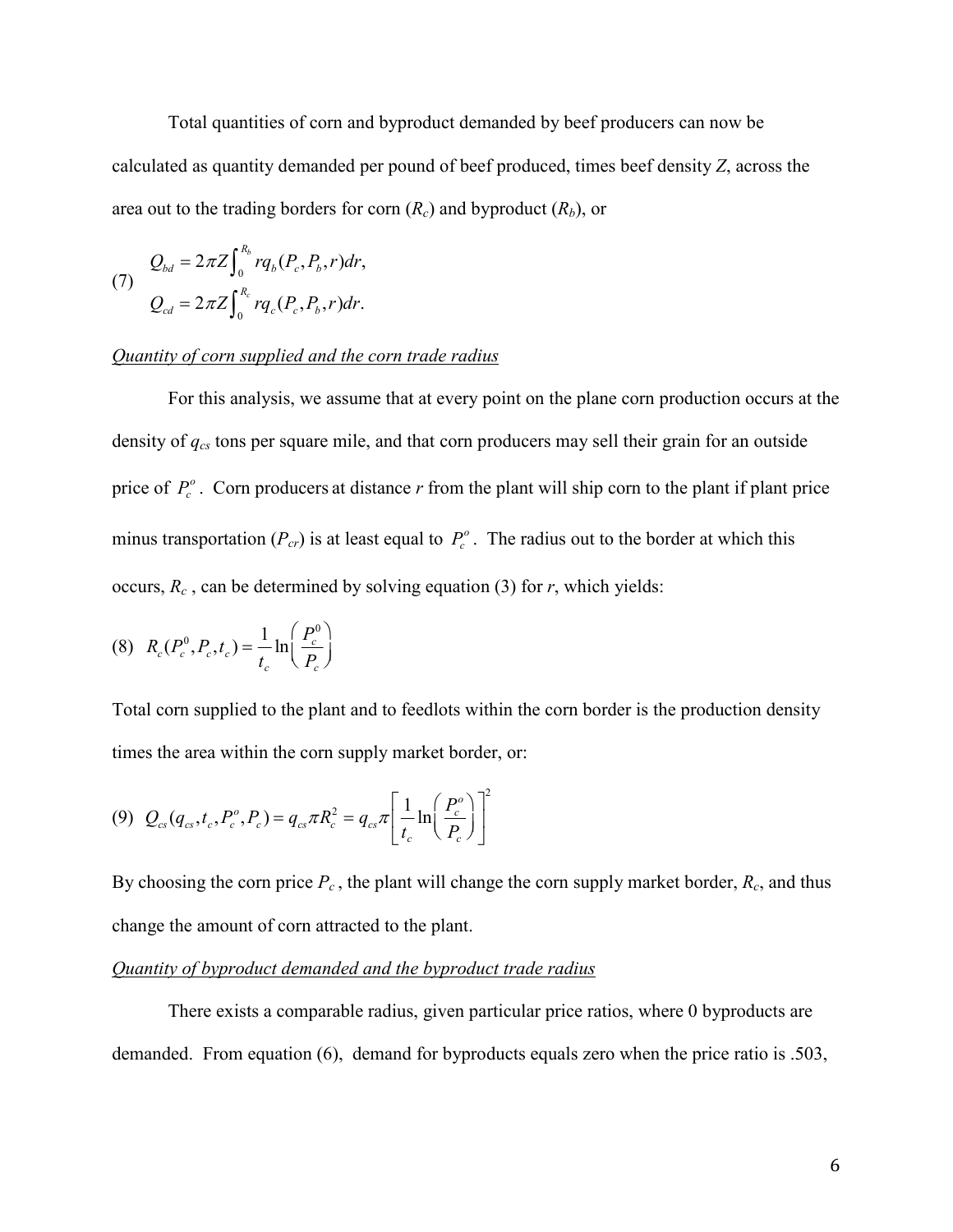and inserting this price ratio into equation (4) and solving for *r* yields the byproduct trading radius

(10) 
$$
R_b = \frac{1}{t_c - t_b} \ln(.503 \frac{P_b}{P_c}).
$$

If this border occurs outside of the corn supply market border, *Pc* would be changed to the outside price  $P_c^o$  with no transportation gradient, so the border radius becomes

(11) 
$$
R_b^o = \frac{1}{-t_b} \ln(.503 \frac{P_b}{P_c^o}).
$$

The smaller of  $R_b$  or  $R_b^o$  will be used for the byproduct demand market border. In the solution algorithm, both borders will be simultaneously solved for at the price ratio for a given iteration and the smaller one used to evaluate whether this price ratio achieves an optimum or, if not, to evaluate the gradient for the next iteration.

Now that *Qcs*, *Qbd*, and *Qcd* have been calculated, the programming problem can be solved. Substituting in equations above, the programming problem can be expressed as :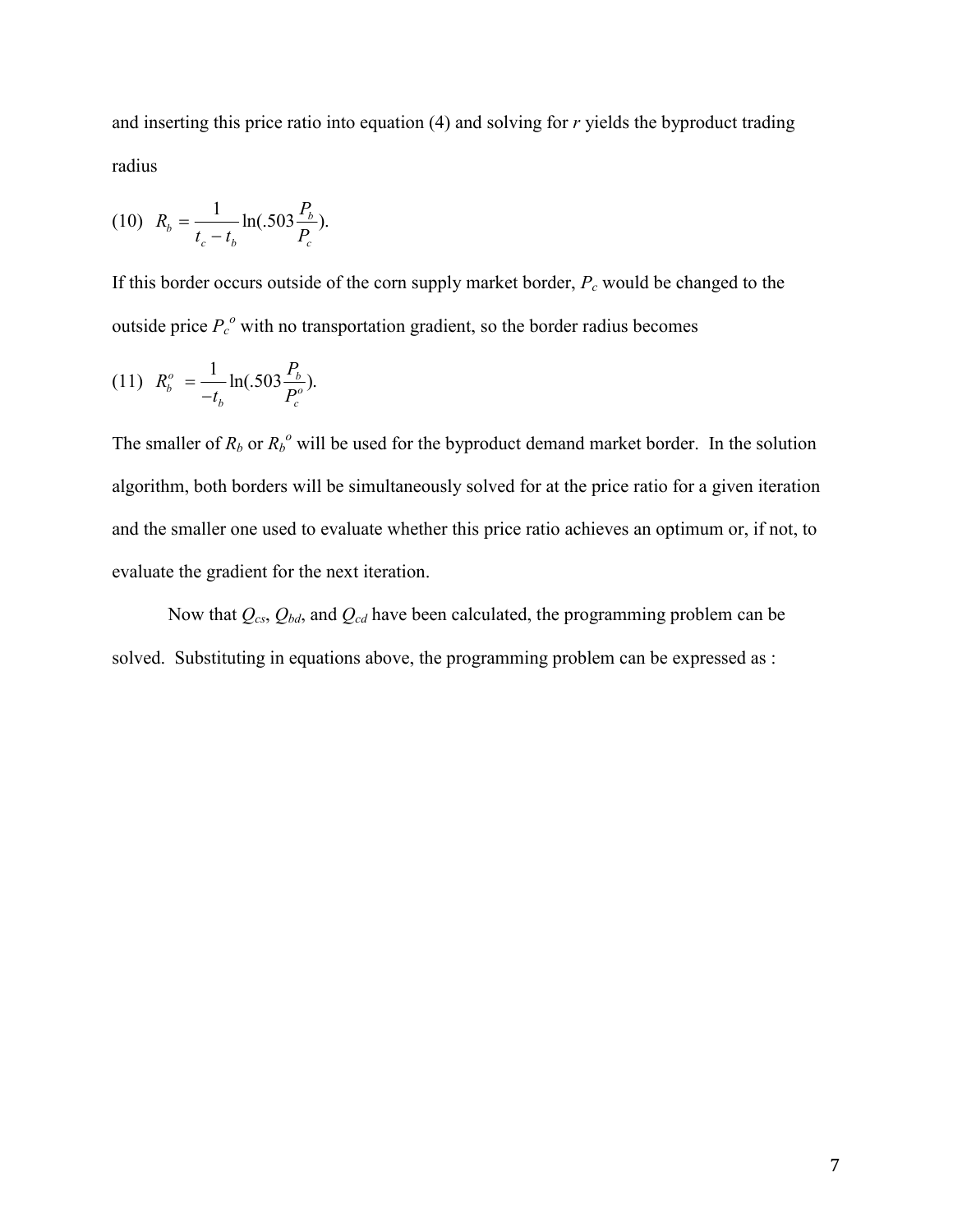$$
\min_{P_c, P_b} C = P_c U - P_b V
$$
\n
$$
subj. to:
$$
\n
$$
d). \quad U = q_{cs} \pi \left[ \frac{1}{t_c} \ln \left( \frac{P_c^o}{P_c} \right) \right]^2 - 2\pi Z \int_0^{\min \left[ \frac{t_c}{2}, \frac{\ln \left( 0.50 \frac{P_b}{P_c} \right)}{-2t_b} \right]} r \left( -\frac{b}{2c} + \frac{1}{2c} \left( \frac{P_c}{P_b} e^{r(t_c - t_b)} \right) \right) dr
$$
\n(12)\n
$$
-2\pi Z \int_{\min \left[ \frac{t_c}{2}, \frac{\ln \left( 0.50 \frac{P_b}{P_c} \right)}{-2t_b} \right]} r \left( -\frac{b}{2c} + \frac{1}{2c} \left( \frac{P_c}{P_b} e^{r(t_c - t_b)} \right) \right) dr
$$
\n
$$
\min \left[ \frac{t_c}{2}, \frac{\ln \left( 0.50 \frac{P_b}{P_c} \right)}{-2t_b} \right] r \left( \left( a - \frac{b^2}{4c} \right) + \frac{1}{4c} \left( \frac{P_c}{P_b} e^{r(t_c - t_b)} \right)^2 \right) dr
$$
\n
$$
B). \quad V = 2\pi Z \int_0^{\min \left[ \frac{t_c}{2}, \frac{\ln \left( 0.50 \frac{P_b}{P_c} \right)}{-2t_b} \right]} r \left( \left( a - \frac{b^2}{4c} \right) + \frac{1}{4c} \left( \frac{P_c}{P_b} e^{r(t_c - t_b)} \right)^2 \right) dr
$$

#### **Model Results – Baseline Case**

 The optimization problem specified in equation (12) was implemented in Microsoft Excel, using the Microsoft Excel Solver tool which uses the Generalized Reduced Gradient (GRG2) nonlinear optimization code and the simplex method for linear and integer problems. The basic spreadsheet model is available from the author.

 The baseline solution of the model, with the spatial welfare impacts of the ethanol plant, is presented in Table 1 and Figure 1. Corn quantities are expressed as 85% dry matter. In addition to the parameters listed, other important technical parameters include assumptions of 2.7 gallons of ethanol and 18 lbs of distillers' grains produced per bushel of corn. The corn price premium at the plant necessary to attract the required quantity of corn is very small, only \$.04/bu (1.3% increase from the base corn price). The wet byproduct price necessary to dispose of all that was produced, expressed on a dry matter basis, was \$118.41/t, or on a dry matter basis about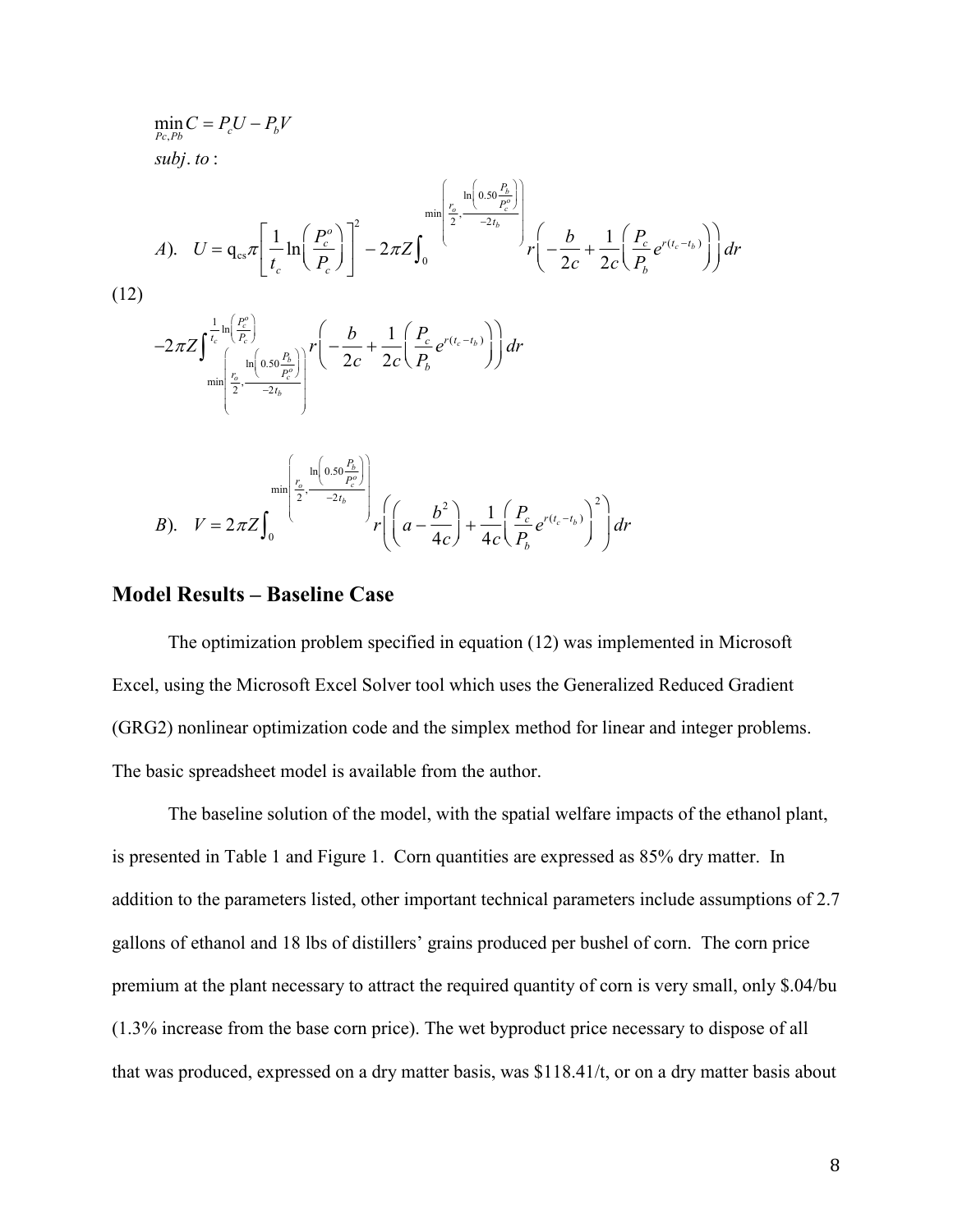93% of the price of corn at the plant. (This corresponds to observed ratios of 1.26 in 1999 as reported by Perrin and Klopfenstein, but 0.76 as reported in Waterbury, et al. in 2007.)

 Because these welfare impacts diminish with distance from the plant, we are interested in average welfare impacts across the trading area. To conceptualize the average corn price premium due to the plant, consider that the price surface over the trading area consists of a cone with height,  $h = P_c - P_c^o$ , tapering to zero at  $R_c$  (figure 2). The average corn price premium received is the average height of this cone, its volume divided by its base. We therefore represent the average price as

(13) average price 
$$
=\frac{1}{3}\pi hR^2 / \pi R^2 = h / 3
$$
,

where *R* represents the radius of trade. On the average, then, after deducting transportation costs, corn producers receive one third of the price premium offered at the plant, or \$0.01/bu in our baseline scenario.

 The spatial benefits for beef producers are more complicated, for two reasons. First, feedlots face rising prices for byproduct out to the byproduct trade border. The delivered price surface for byproduct is represented by an inverted cone. Using logic similar to that above, the average price paid is then  $2h/3$ , where *h* is the height of the edge of the inverted cone, or  $h = P_b^R$ - $P_b$ , where  $P_b^R$  is the delivered price of byproduct at the border of the trading area. Secondly, they face falling prices for corn, but only out to the corn trading border, which in all cases considered here was a smaller radius than the byproduct border. Using the logic of equation (13) we determined that the price of byproduct falls less than half a cent per pound from the plant to the 12-mile corn trading radius, and drops less than another half a cent per pound at the 25-mile byproduct trading boundary where competition limits further byproduct sales, assumed in the base case model to be 50 miles away. The average feed cost for all feedlots in the 25-mile radius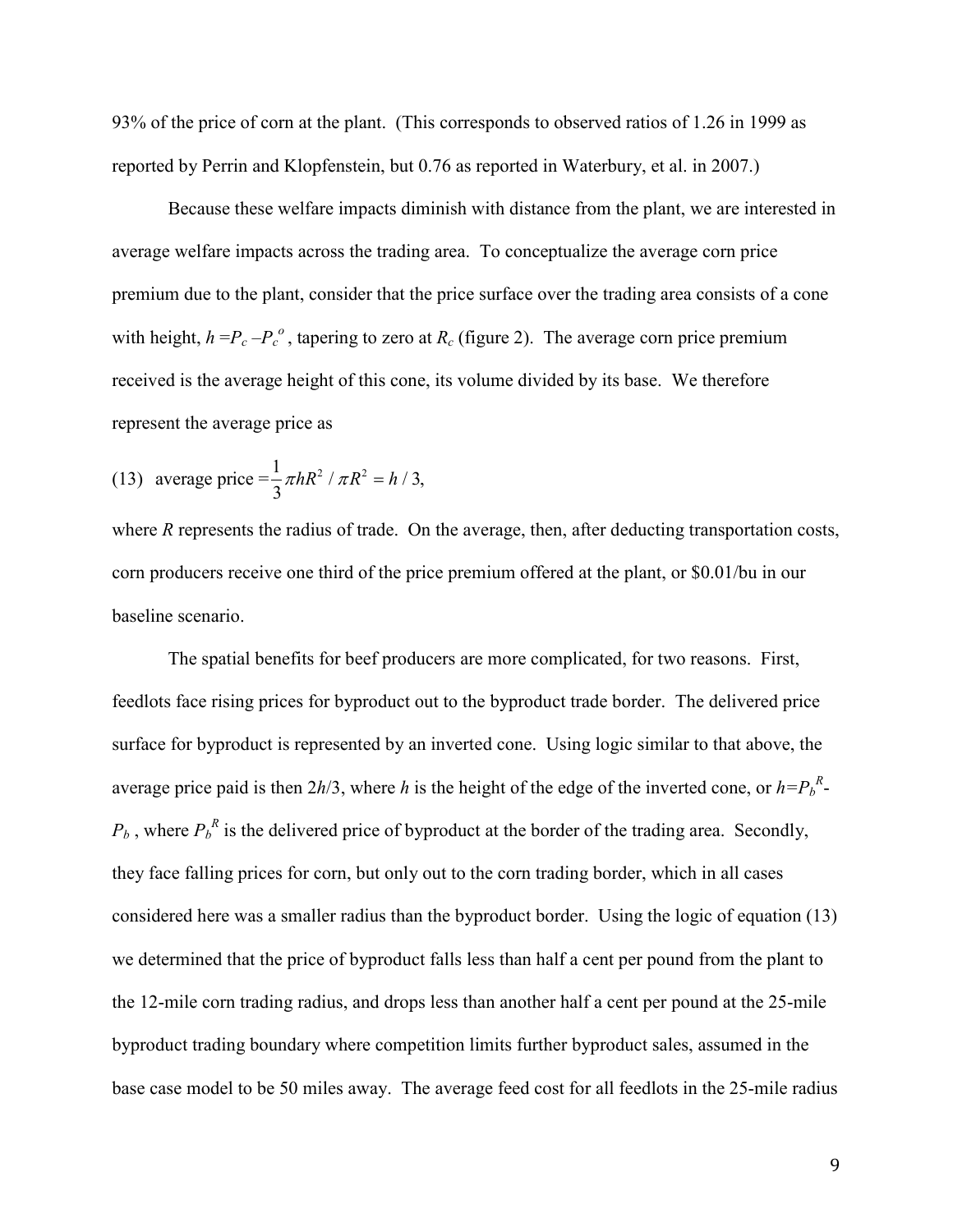is \$0.361/lb (Table 2), a savings of 11.9% relative to the \$0.41/lb for a corn-only ration at the outside price of  $P_c^o = $3.00/bu$ .

#### **Model Results – Sensitivity Analysis**

 In order to determine how changes in the ethanol environment would affect the welfare of the agents, a sensitivity analysis was performed. In this analysis, one of five exogenous variables was varied while all others were held constant. Four of the exogenous variables, corn density, beef density, plant capacity and competition, were evaluated over the range of values identified in Table 3. The competition variable is a proxy for the competitive environment a plant would face when trying to sell its byproduct or attract corn. The final exogenous variable examined was the drying of distillers grains, evaluating the base line scenario with a beef isoquant based on either a wet or dry distillers grain product.

Under average beef and corn densities in Nebraska, beef feedlots appear to be the primary beneficiaries of an ethanol plant, with feed cost per pound being lowered by about 12% (table 2). That benefit falls significantly as beef density increases, as ethanol plant size diminishes or as distance to the nearest competing ethanol plant increases (table 4). In fact, for beef densities of the highest observed in Nebraska counties, or for competing plants 200 miles from the local plant, average feedlot benefits disappear entirely. In these scenarios, the ethanol plant can price byproduct so high that feedlot feed costs remain at the \$0.41/pound level that existed with no ethanol plant. Feedlot benefits increase as the size of the ethanol plant increases, reflecting the WDGS price reductions that larger plants find necessary to sell the larger output. Drying of byproduct to sell as DDGS, or changes in corn density, have little impact on feedlot benefits, at least at the baseline densities considered in this study.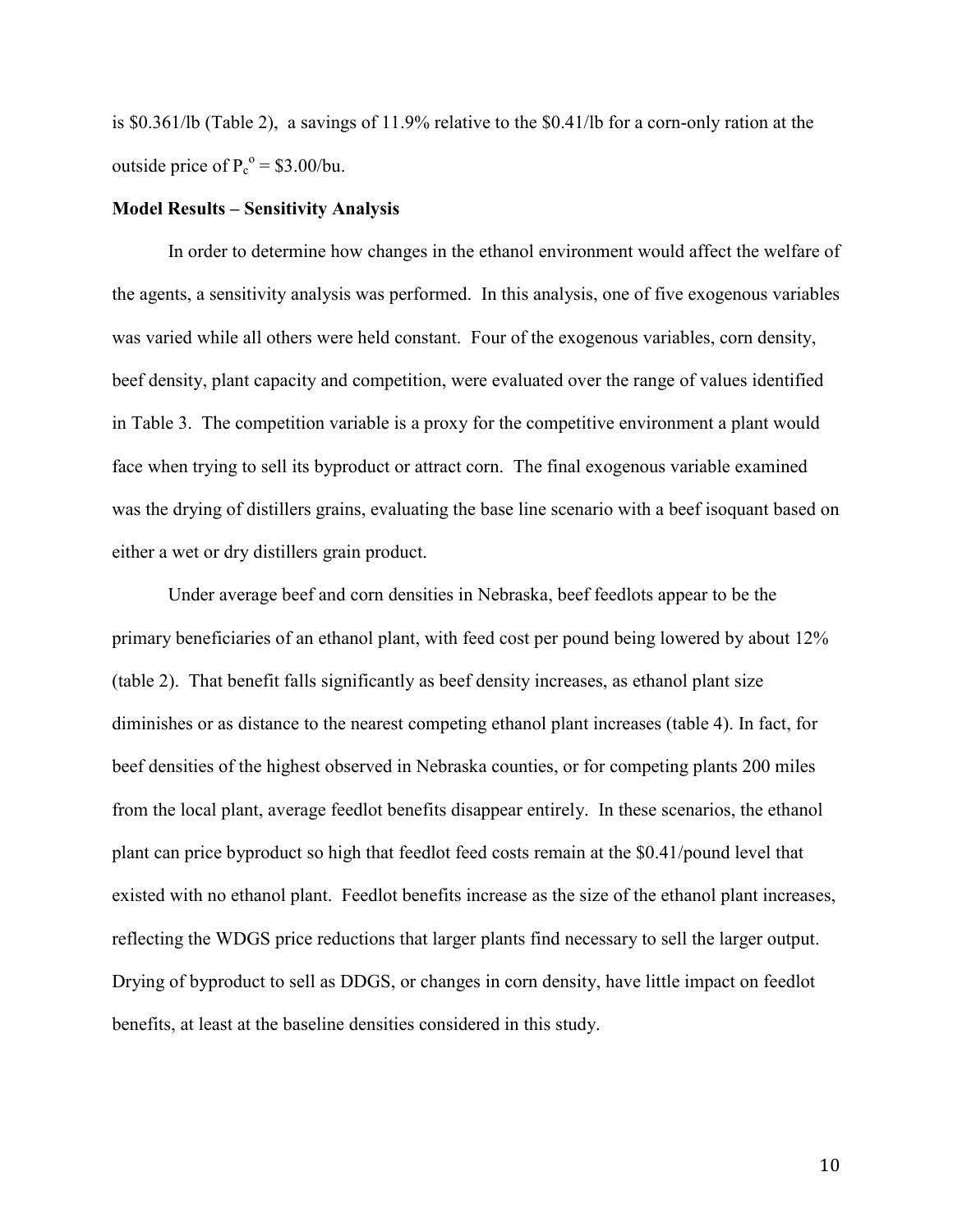Corn producers do not receive much benefit from the location of an individual plant, because in the model the plant can attract sufficient quantities of corn with a very small premium. At the base scenario, the plant increased average corn price by only 0.3%, and only with the very lowest corn densities would this benefit exceed a 1% boost in price, to \$3.04. Other factors considered have essentially no impact on the corn price premium (table 5).

Judging by the results displayed in table 6, the ethanol company would prefer a small plant selling DDGS, located in a high beef density environment as far as possible from competing plants. But this is misleading. The firm may prefer a WDGS plant if the lower drying cost offsets the higher net feedstock cost. It may prefer a larger plant if the scale economies offset the higher net feedstock cost. If the cost of drying byproduct were 6% or more of operating costs, this expense would more than offset the \$0.033/gal reduction in net feedstock cost, making WDGS more attractive. (Total ethanol cost under circumstances considered here are in the vicinity of \$0.55/gal for operating expenses, \$0.25/gal for capital, plus feedstock cost of \$0.75/gal, for a total of about \$1.55/gal). Similarly, if economies of scale reduced operating and capital costs per gallon by 12% or more, a 100 mgy plant would be more attractive despite its having to pay an additional \$0.20/gal for

#### **Conclusions**

This study simulated the impacts of an individual 50 million gallon per year ethanol plant on beef feedlots and corn producers. From a sensitivity analysis of the model results, it was found that within its market area, an ethanol plant would prefer little competition and dense beef production over also desirable dense corn production. Beef producers would prefer less dense beef production in the area, greater competition among ethanol plants, and ethanol plants of larger capacity. Plant and beef producer welfare are dependent on each other, but are inversely

11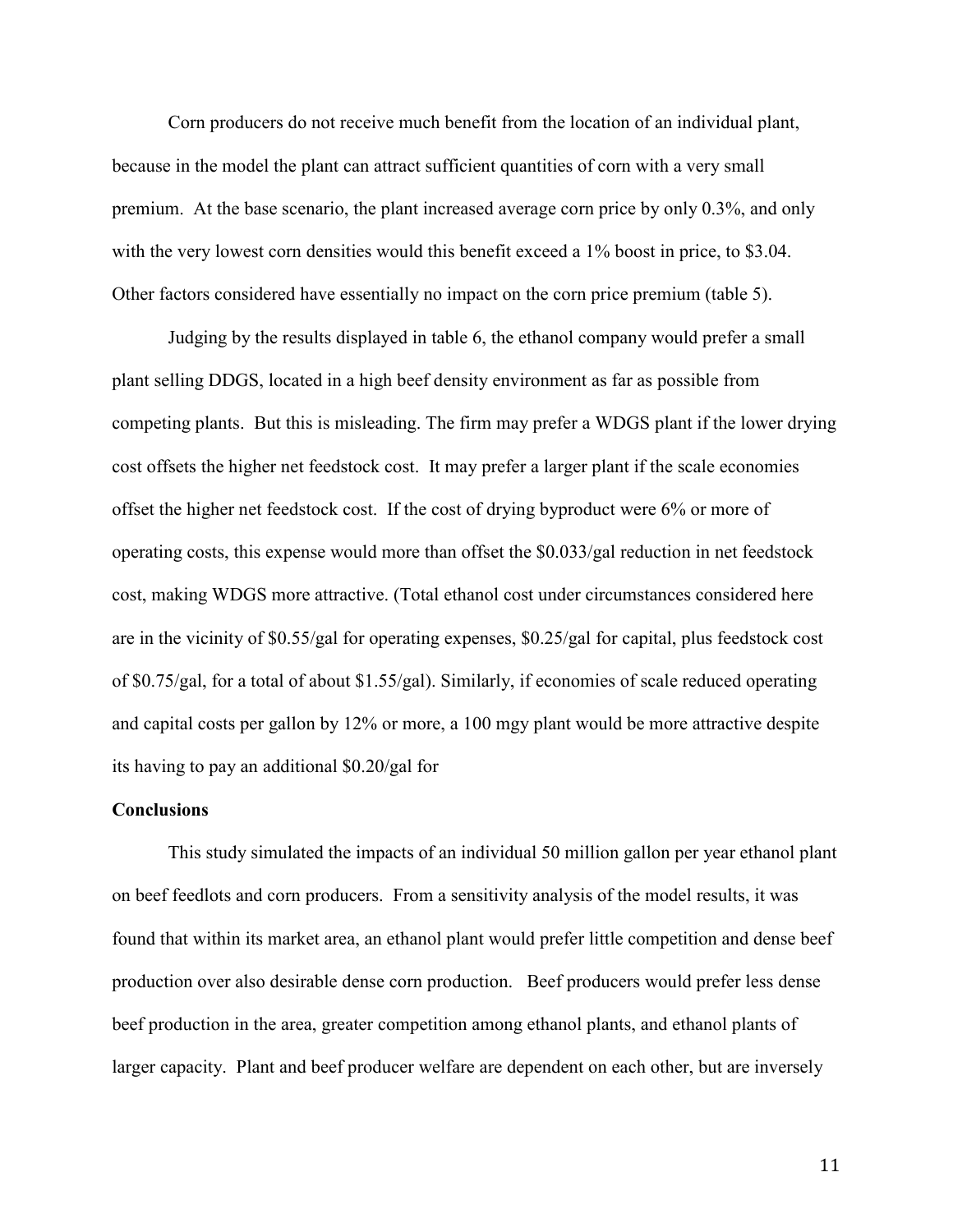affected by most of the exogenous variables examined in this study. Greater beef density will benefit an ethanol plant, but increased competition among cattlemen for feed would diminish the benefits to beef producers.

Corn densities, at least for the range of densities examined, do not appear to significantly affect plant pricing. Beef density, however, will significantly affect plant pricing insofar as it allows plants to charge a higher price for their wet byproduct.

The impact of the aggregate ethanol industry on beef and corn producers is much greater than what has been examined in this study. Here we consider the impact of a single plant, which does not affect prices except in the local vicinity of the plant. This is because our interest is to explore how the benefits of a given plant are distributed among beef producers, corn producers and the plants. When hundreds of plants are opened, the national price of corn is bid up, as the recent expansion of the industry has demonstrated.

This simulation model examines an artificial world in which corn production and cattle feedlots are uniformly distributed in the area, and both corn and byproduct are shipped directly to and from the plant as the crow flies. Thus we would not expect the specific results to occur, but the analysis nonetheless provides us with a better understanding of how various market participants might benefit, and what circumstances affect that benefit, than we are able to obtain in other ways.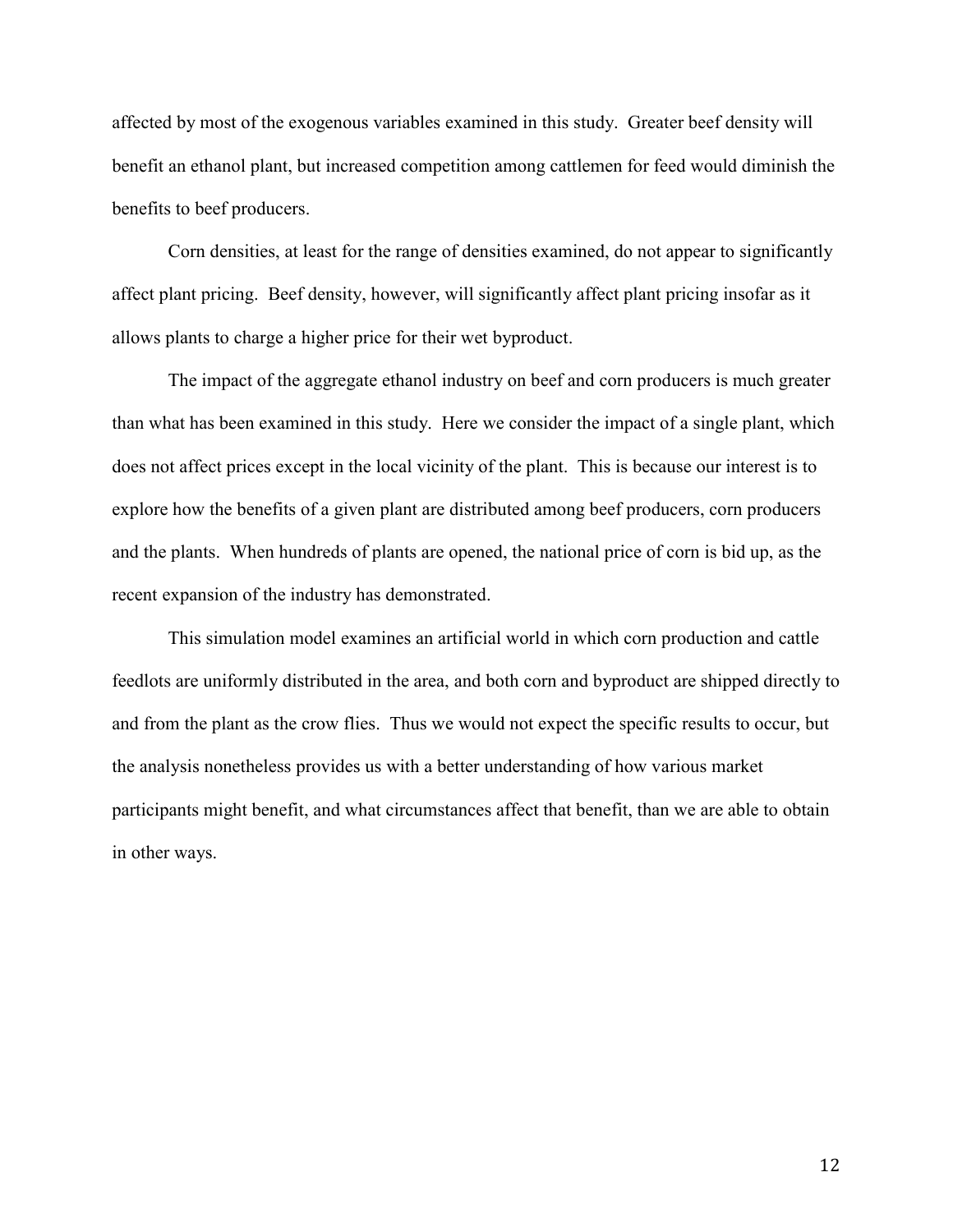#### **References**

- Beckman, M. J., and T. Puu. Spatial Economics: Density, Potential, and Flow. Amsterdam: Elsevier, 1985.
- Buckner C., T. Klopfenstein, G. Erickson, D. Mark, and V. Bremer. "Economic Model for Determining Byproduct Returns in Finishing Diets." Journal of Animal Science 85  $(2007):8 - 9.$
- Franken, J. R. V., J. L. Parcell, M. E. Sykuta, and C. L. Fulcher. "Market Integration: Case Studies of Structural Change." Agricultural and Resource Economics Review 34  $(2005):163 - 172.$
- Gallagher, P., R. Wisner, and H. Brubacker. "Price Relationships in Processors' Input Market Areas: Testing Theories for Corn Prices Near Ethanol Plants." Canadian Journal of Agricultural Economics 53 (2005):117 – 139
- Gersovitz, M. "Transportation, State Marketing, and the Taxation of the Agricultural Hinterland." Journal of Political Economy 97 (1989):1113 - 37.
- Greenhut, M.L., and H. Ohta. Theory of Spatial Pricing and Market Areas. Durham: Duke University Press, 1975.
- Hall, P.G., eds. Isolated State; An English Edition of Der Isolierte Staat. Oxford: Pergamon Press, 1966.

Hotelling, H. "Stability and Competition," Economic Journal 39 (1929):41 - 57.

Klopfenstein, T. "Distillers Grains for Beef Cattle." Presentation at the National Corn Growers Association Distillers Grain Workshop; Lincoln NE, 2001. Available at: http://www.distillersgrains.com/beef/presentations.htm May 2007.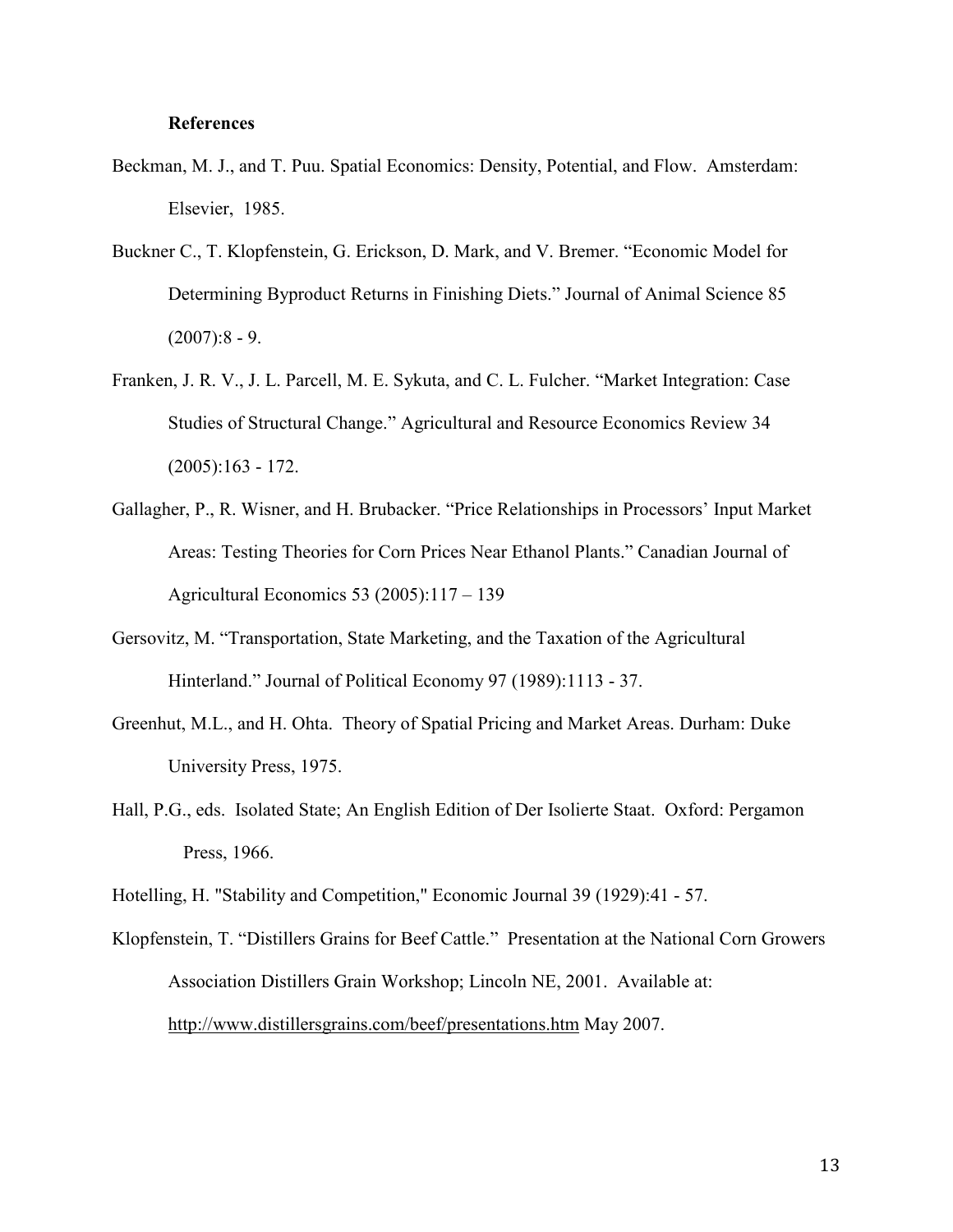- Lösch, August. The Economics of Location: A Pioneer Book in the Relations Between Economic Goods and Geography. Translated from the Second Revised (1944) Edition by William H. Woglom with the Assistance of Wolfgang F. Stolper. New Haven: Yale University Press, 1954.
- McNew, K., and D. Griffith. "Measuring the Impact of Ethanol Plants on Local Grain Prices." Review of Agricultural Economics 27 (2005):164 - 180.
- Mwanaumo, A., W.A. Masters, and P.V. Preckel. "A spatial analysis of maize marketing policy reforms in Zambia." American Journal of Agricultural Economics 79 (1997):514 - 523.
- Perrin, R. K., and T. J. Klopfenstein. "Economic Impact of Feeding Wet Grain Processors' Byproducts in Nebraska." Cooperative Extension Research Bulletin. No. 337, University of Nebraska, Lincoln, 2000.
- Samuelson, P. "Spatial price equilibrium and linear programming." Economic Review 42  $(1952):283 - 303$ .
- Takayama, T., and G.G. Judge. Spatial and Temporal Price and Allocation Models. Amsterdam: North Holland Publishing CO., 1971.
- Vander Pol, K.J., G.E. Erickson, T.J. Klopfenstein, M.A. Greenquist and T. Robb.."Effect of Dietery Inclusion of Wet Distillers Grains on Feedlot Performance of Finishing Cattle and Energy Value Relative to Corn." Dept. of Animal Science MP88-A, University of Nebraska, 2006.
- Waterbury, J.A., D.R. Mark, S.M. Thoms, G.E. Erickson, and T.J. Klopfenstein. "An Economic Overview of Ethanol Co-product Utilization in Nebraska: Results of the Ethanol Coproduct User Survey." NebGuide, University of Nebraska, forthcoming.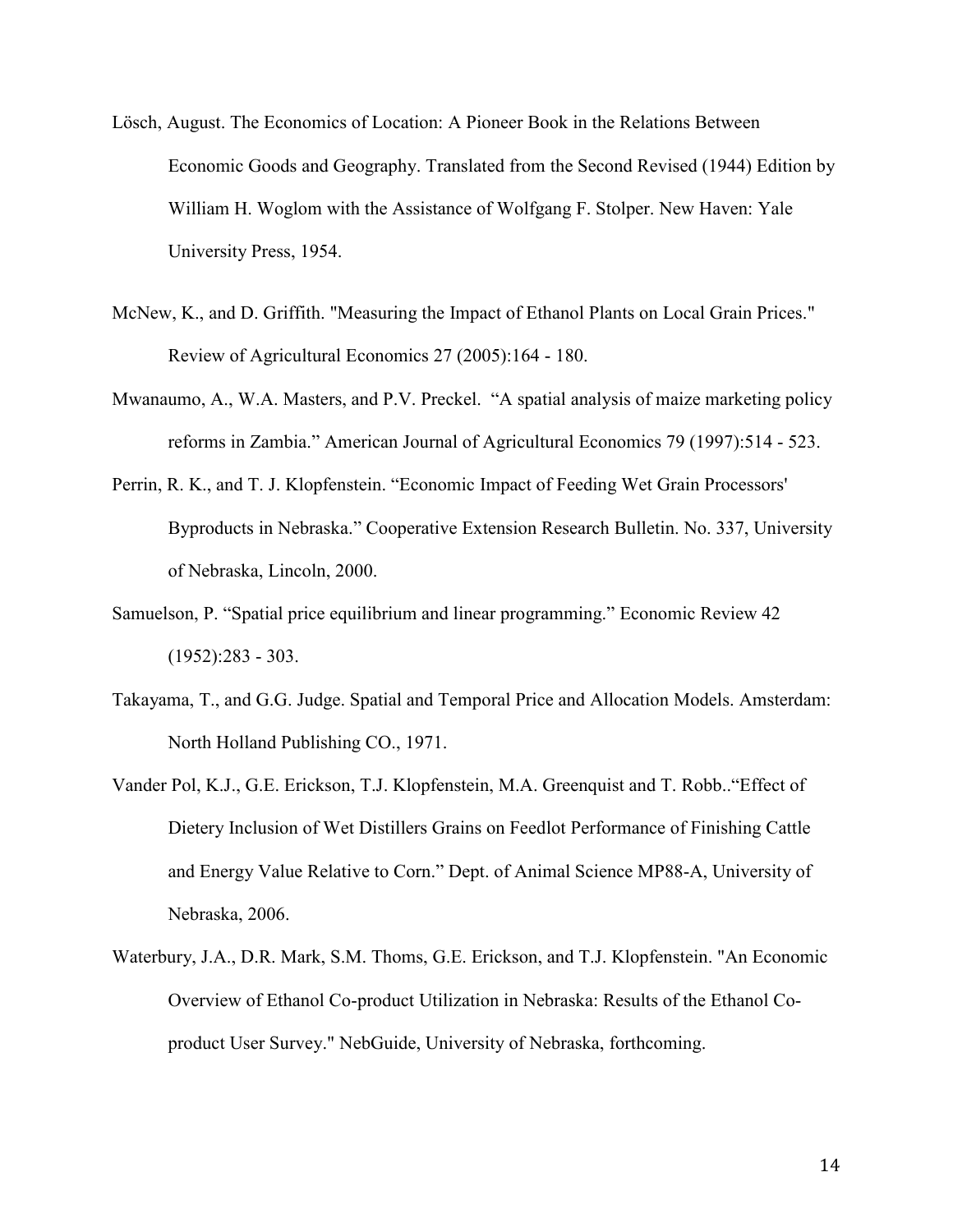Figures and Tables:



**Figure 1: Graphic display of baseline solutions and borders**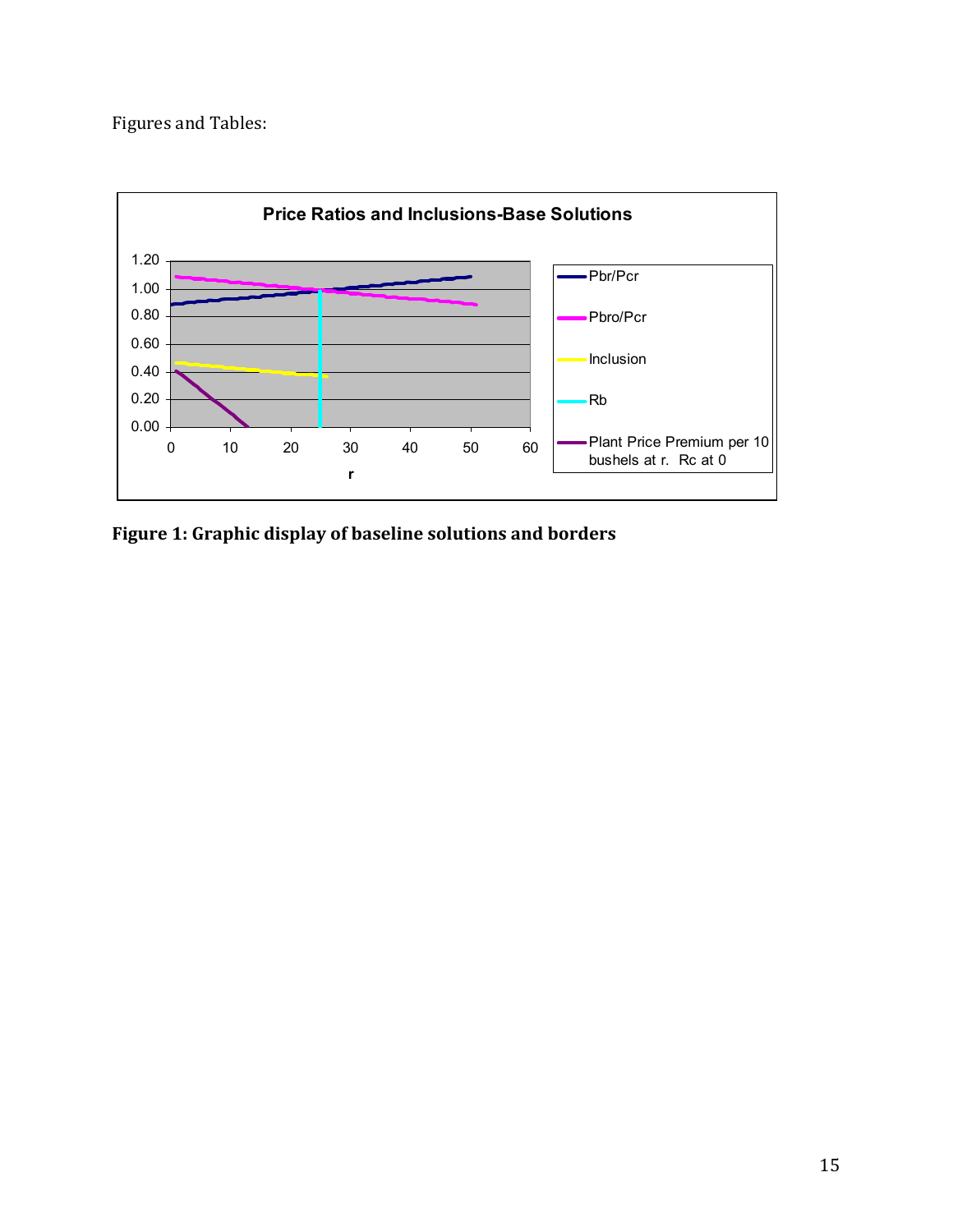

**Figure 2: Corn Price Space Faced by Beef Producers Around the Ethanol Plant**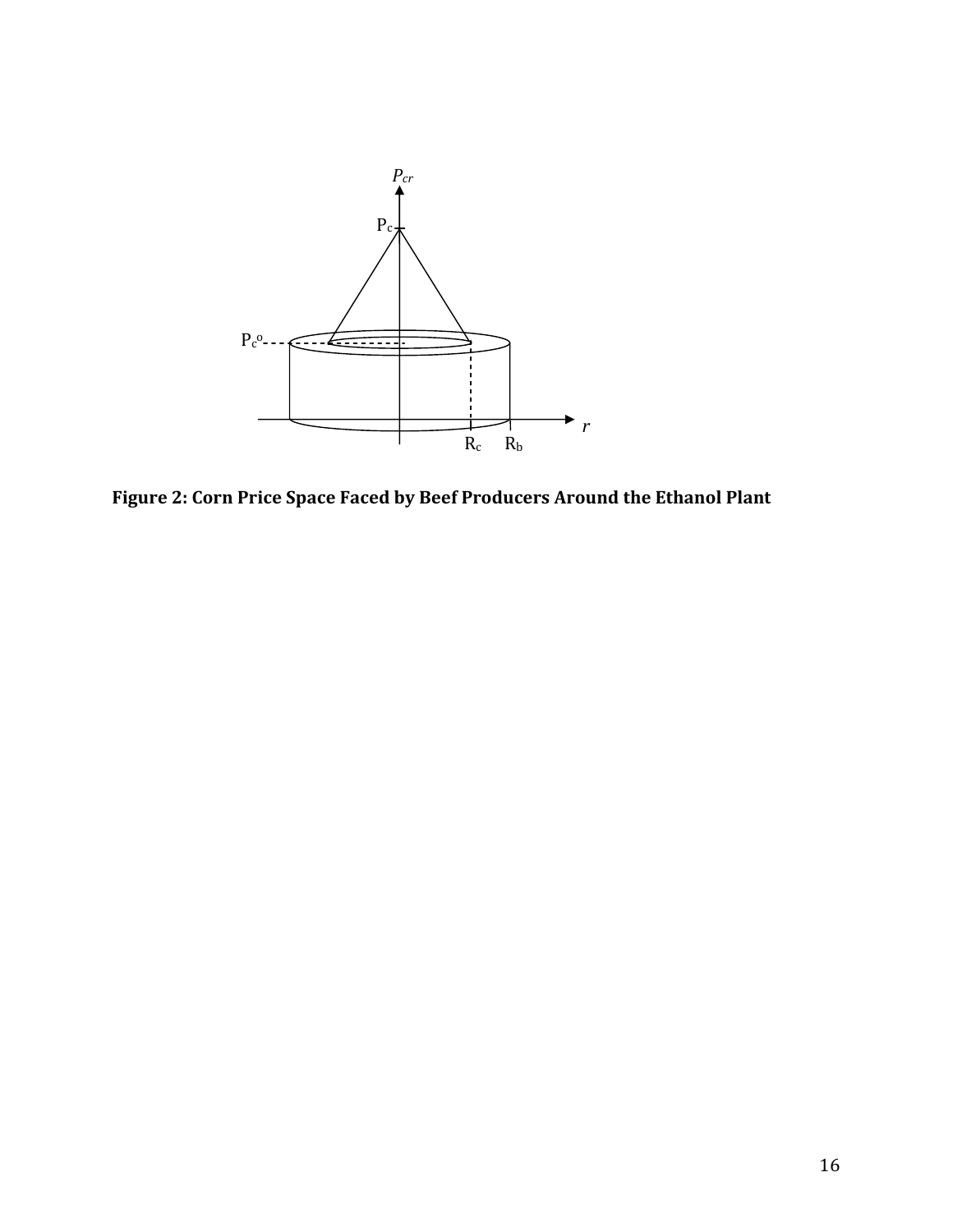| Parameters                                   | Derived From                                                                                               | Value                                    |
|----------------------------------------------|------------------------------------------------------------------------------------------------------------|------------------------------------------|
| $P_c^o$ (Outside (US) corn<br>price, \$/ton) | Border value of \$3/bu                                                                                     | \$126.05/ton                             |
| $q_{cs}$ (corn density,<br>tons/sq.mile)     | Average corn production density in ethanol-<br>relevant counties of $NE1$ .                                | 1270 tons/sq.mi.                         |
| Z (beef production                           | Total beef produced in NE in 2005 (USDA                                                                    | 65,000 lbs/sq.mile                       |
| density,<br>pounds/sq.mile)                  | 2007, Meat Animals $Prod.$ ) ÷ Total square<br>miles in Nebraska (US Census 2007).                         | $(100 \text{ head})$<br>fattened/sq.mi.) |
|                                              |                                                                                                            |                                          |
| $T_b$ (Byproduct linear                      | Calculated based on \$3/loaded mile for a 25                                                               | \$.34/ton/loaded                         |
| transport rate)                              | ton haul. Transport costs take DM content                                                                  | mile                                     |
| $T_c$ (Corn linear                           | into account (35% for wet byproducts, 85%                                                                  | \$.14/ton/loaded                         |
| transport rate)                              | for corn).                                                                                                 | mile                                     |
| competing plant)                             | $ro$ (Distance to nearest Approximate average distance between plants<br>in southeast $NE2$                | 50 miles                                 |
| $K$ (Ethanol plant<br>capacity)              | Average NE plant size of all 12 operating<br>plants (rounded down to nearest hundred<br>thousand gallons). | 50,000,000 gallons<br>per year           |

# **Table 1: Baseline values for exogenous parameters**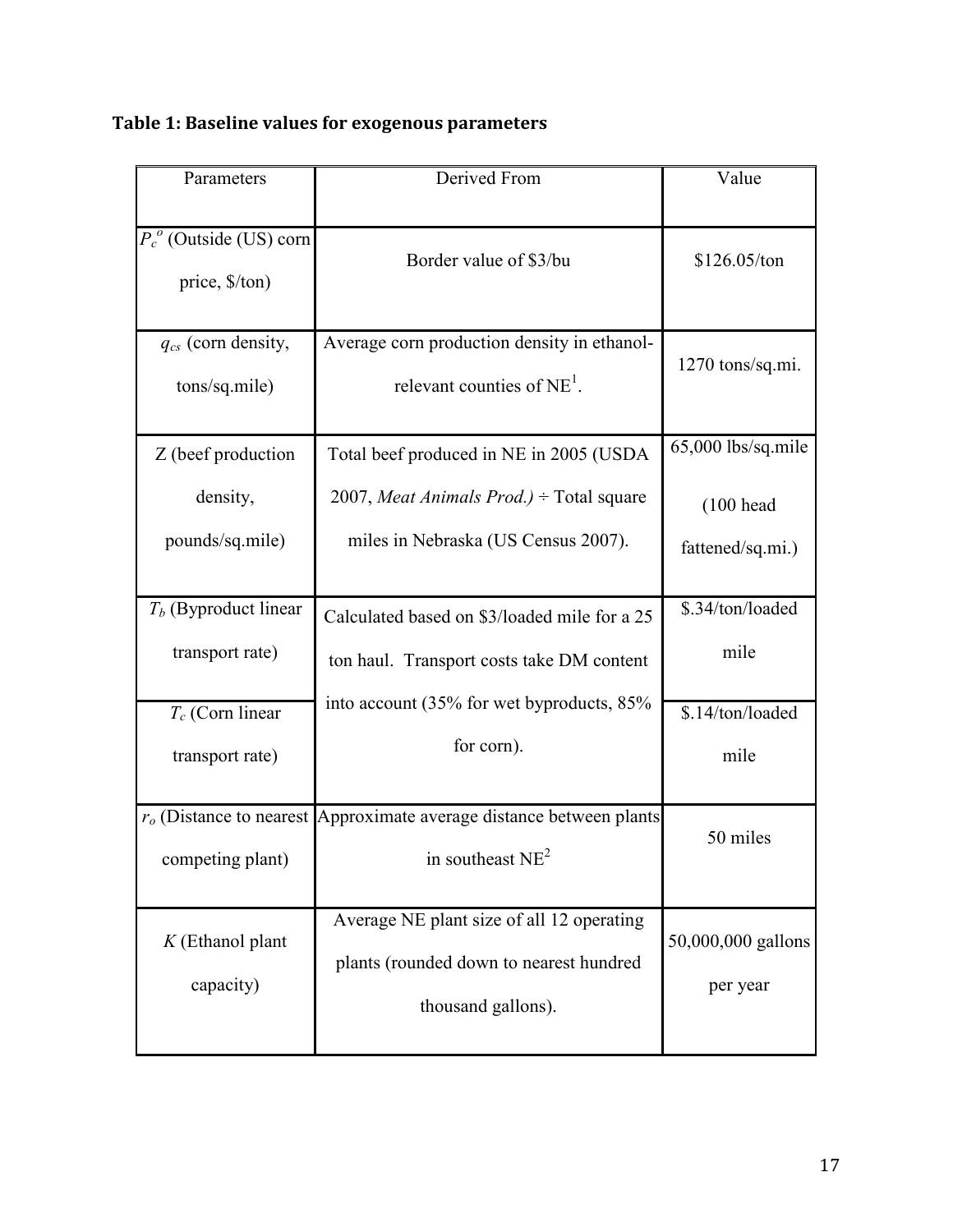### **Table 2. Estimated price and welfare impacts of a 50 mgy ethanol plant**

**producing WDGS, baseline scenario.** 

|                                         |                | Location of plant impact |            |            |
|-----------------------------------------|----------------|--------------------------|------------|------------|
|                                         | Pre-           |                          | Average    | At the     |
|                                         | impact         | At the                   | over the   | border of  |
| Type of impact                          | value          | plant                    | trade area | trade area |
| Corn purchase distance (mi)             | $\blacksquare$ | $\theta$                 | $0-12$     | 12         |
| Byproduct sales distance (mi)           |                | $\boldsymbol{0}$         | $0 - 25$   | 25         |
| Price of corn (\$/bu)                   | 3              | 3.04                     | 3.014      | 3          |
| Price ratio, byproduct to corn          |                | 0.927                    | 0.981      | 1.007      |
| Byproduct inclusion rate                |                | 0.47                     | 0.41       | 0.379      |
| Feed cost for beef gain (\$/lb)         | 0.41           | 0.359                    | 0.361      | 0.362      |
| Net feedstock cost for ethanol (\$/gal) |                | 0.77                     |            |            |
| Beef cost relative to no plant, %       |                | $-12.40%$                | $-11.90\%$ | $-11.70%$  |
| Corn price relative to no plant, %      |                | 1.30%                    | 0.30%      | $0.00\%$   |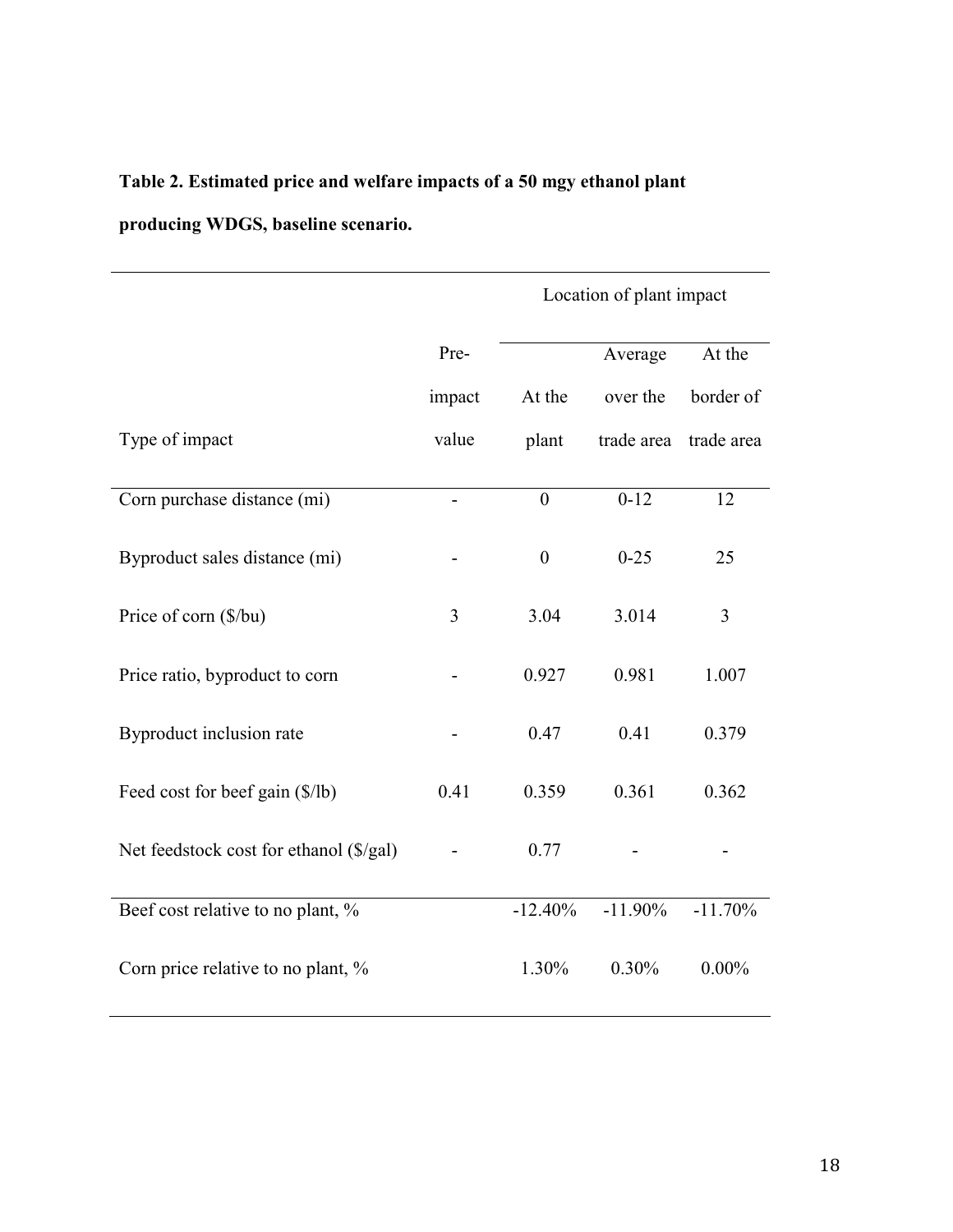|                                          |       |      |       | Range          |                                                                                                                                                                                    |
|------------------------------------------|-------|------|-------|----------------|------------------------------------------------------------------------------------------------------------------------------------------------------------------------------------|
|                                          | Lower |      | Upper | as $%$ of      |                                                                                                                                                                                    |
| Parameter                                | Bound | Base | Bound | base           | Justification                                                                                                                                                                      |
| Corn Density<br>(tons/sq.mile)           | 300   | 1270 | 1800  | $24 -$<br>142% | These bounds are among the highest<br>and lowest corn densities of eastern<br>Nebraska counties (Johnson and<br>Hamilton)                                                          |
| <b>Beef Density</b><br>(head/sq.mile)    | 45    | 100  | 450   | $45 -$<br>450% | These bounds are among the highest<br>and lowest beef densities of eastern<br>Nebraska counties <sup>3</sup> (Douglas and<br>Cuming)                                               |
| Competition<br>Proxy Location<br>(miles) | 30    | 50   | 200   | $60 -$<br>400% | Except for the Hastings plants, all<br>currently operating plants are no<br>closer to each other than about 30<br>miles and are as far away as 200, for<br>those in the panhandle. |
| Capacity (mgy)                           | 25    | 50   | 100   | $50-$<br>200%  | This range covers the smallest and<br>largest currently operating plants in<br>Nebraska.                                                                                           |

# **Table 3: Test parameter ranges and justification**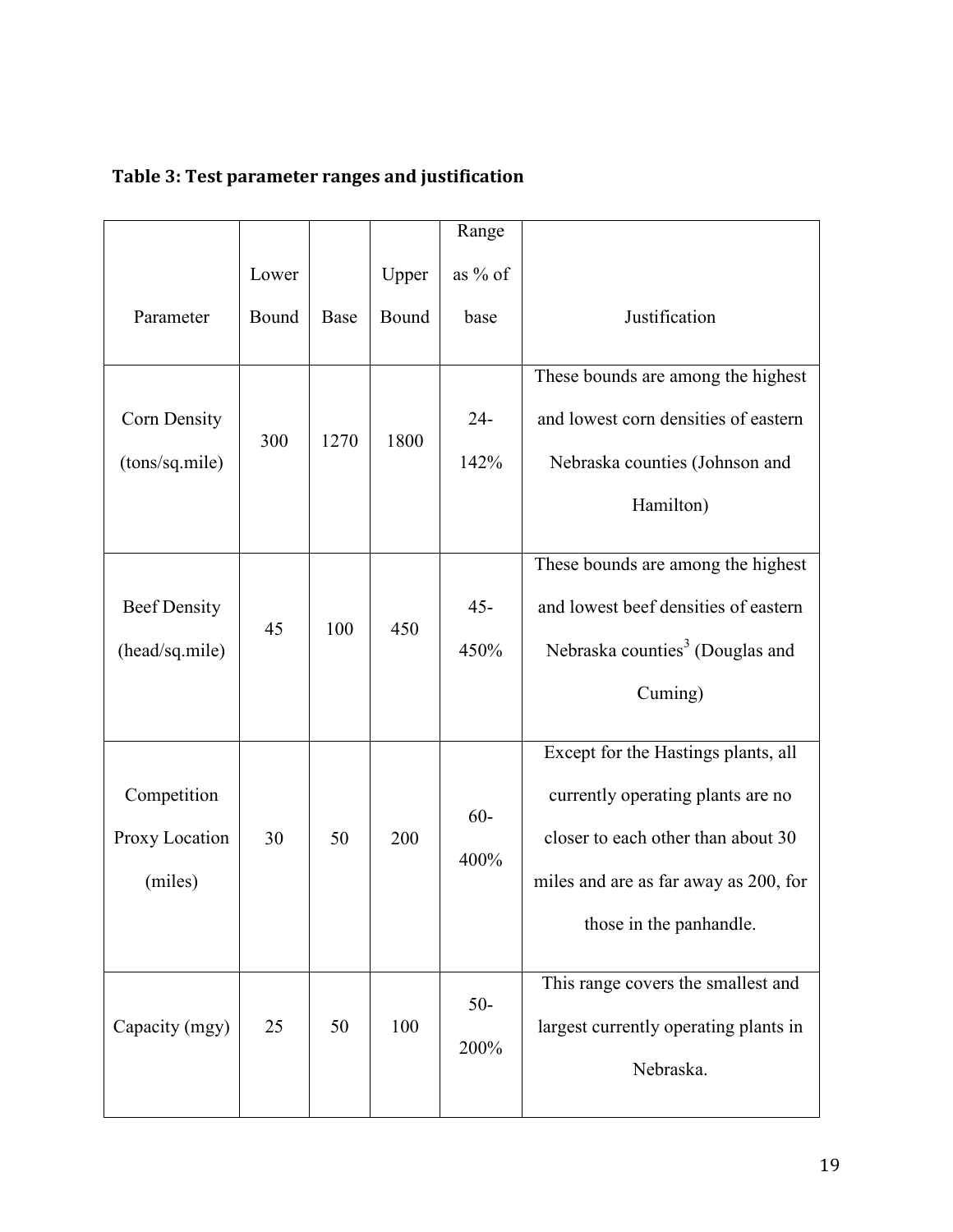| Lower  | Base                       | Upper                      | $\frac{9}{6}$ Change <sup>4</sup> |
|--------|----------------------------|----------------------------|-----------------------------------|
|        |                            |                            |                                   |
|        |                            |                            | $-2.50%$                          |
|        |                            |                            |                                   |
|        |                            |                            |                                   |
|        |                            |                            | 28.29%                            |
|        |                            |                            |                                   |
|        |                            |                            |                                   |
|        |                            |                            |                                   |
|        |                            |                            | $-25.81\%$                        |
|        |                            |                            |                                   |
|        |                            |                            |                                   |
| \$0.23 | \$0.36                     | \$0.41                     | 44.28%                            |
|        |                            |                            |                                   |
|        |                            |                            |                                   |
|        |                            |                            |                                   |
| \$0.36 |                            | \$0.35                     | $-3.14%$                          |
|        |                            |                            |                                   |
|        | \$0.37<br>\$0.29<br>\$0.39 | \$0.36<br>\$0.36<br>\$0.36 | \$0.36<br>\$0.41<br>\$0.31        |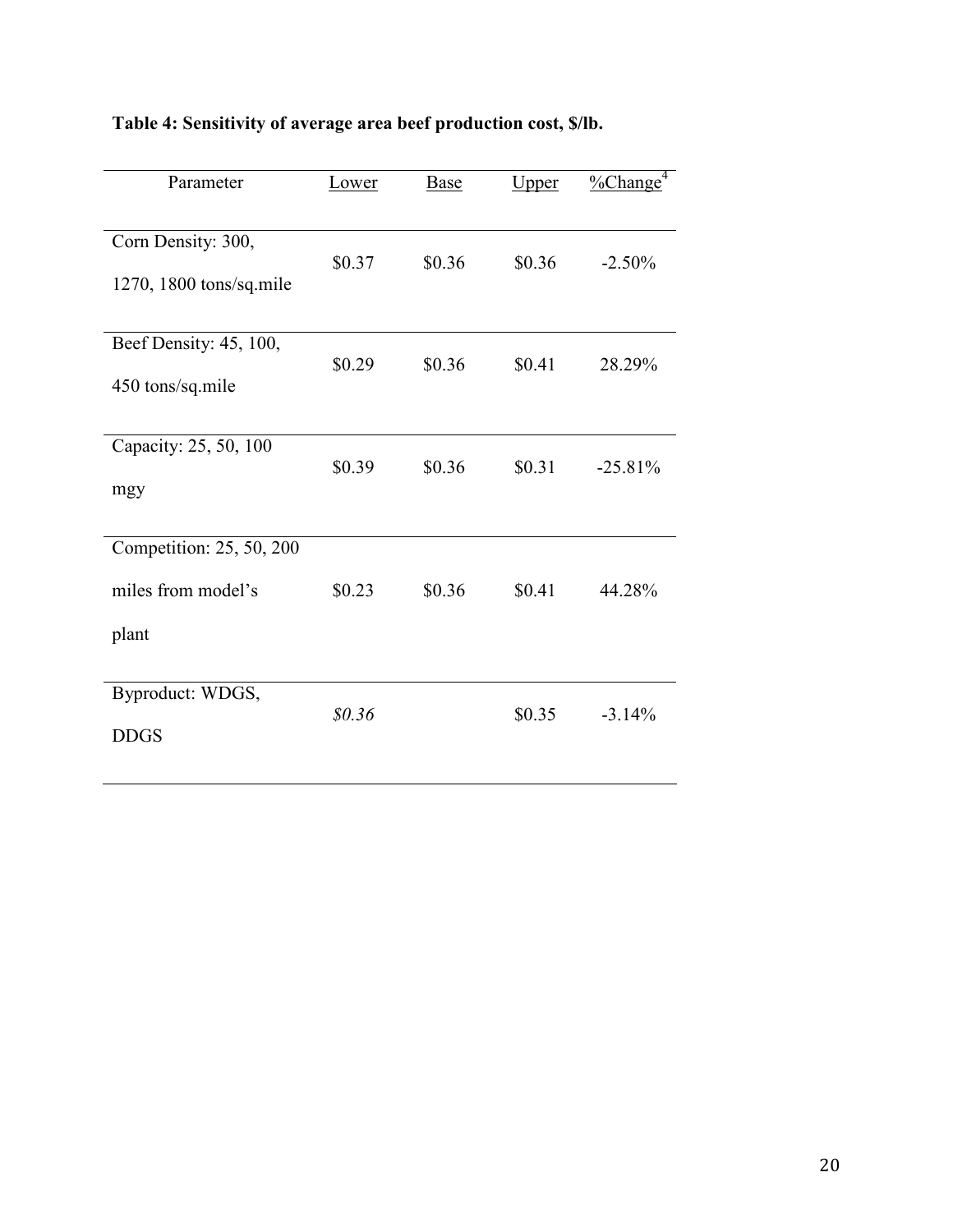| Table 5: Sensitivity of average area corn price, \$/bu. |  |  |  |  |
|---------------------------------------------------------|--|--|--|--|
|---------------------------------------------------------|--|--|--|--|

| Parameter                | Lower | Base  | <u>Upper</u> | $\frac{9}{6}$ Change |
|--------------------------|-------|-------|--------------|----------------------|
|                          |       |       |              |                      |
| Corn Density: 300,       |       |       |              |                      |
| 1270, 1800 tons/sq.mile  | 3.04  | 3.014 | 3.01         | $-0.997%$            |
|                          |       |       |              |                      |
| Beef Density: 45, 100,   |       |       |              |                      |
| 450 tons/sq.mile         | 3.01  | 3.014 | 3.03         | 0.660%               |
|                          |       |       |              |                      |
| Capacity: 25, 50, 100    |       |       |              |                      |
| mgy                      | 3.01  | 3.014 | 3.02         | 0.331%               |
|                          |       |       |              |                      |
| Competition: 25, 50, 200 |       |       |              |                      |
| miles from model's       | 3.01  | 3.014 | 3.01         | $0.000\%$            |
| plant                    |       |       |              |                      |
|                          |       |       |              |                      |
| Byproduct: WDGS,         | 3.01  | 3.014 | \$3.01       | $0.000\%$            |
| <b>DDGS</b>              |       |       |              |                      |
|                          |       |       |              |                      |